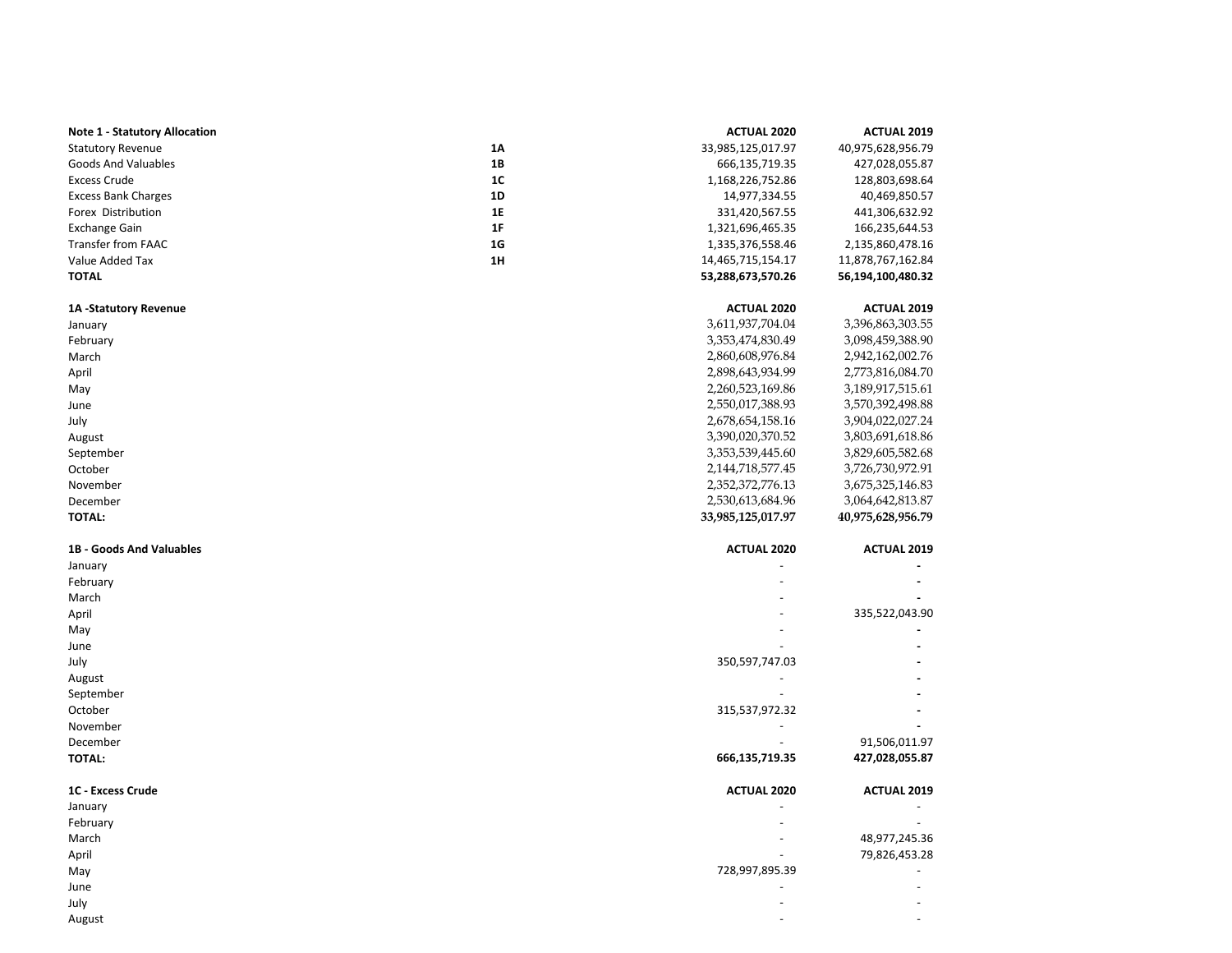| September                      |                    |                    |
|--------------------------------|--------------------|--------------------|
| October                        |                    |                    |
| November                       | 439,228,857.47     |                    |
| December                       |                    |                    |
| <b>TOTAL:</b>                  | 1,168,226,752.86   | 128,803,698.64     |
| 1D-Excess Bank Charges         | <b>ACTUAL 2020</b> | <b>ACTUAL 2019</b> |
| January                        |                    |                    |
| February                       |                    |                    |
| March                          |                    | 28,164,470.60      |
| April                          |                    |                    |
| May                            | 7,868,143.99       |                    |
| June                           | 7,109,190.56       |                    |
| July                           |                    |                    |
| August                         |                    |                    |
| September                      |                    | 12,305,379.97      |
| October                        |                    |                    |
| November                       |                    |                    |
| December                       |                    |                    |
| <b>TOTAL:</b>                  | 14,977,334.55      | 40,469,850.57      |
| 1E- Forex Distribution         | <b>ACTUAL 2020</b> | <b>ACTUAL 2019</b> |
| January                        |                    |                    |
| February                       |                    |                    |
| March                          |                    | 117,985,390.61     |
| April                          |                    |                    |
| May                            |                    |                    |
| June                           |                    |                    |
| July                           |                    |                    |
| August                         |                    |                    |
| September                      |                    |                    |
| October                        | 241,222,289.59     |                    |
| November                       | 45,099,138.98      |                    |
| December                       | 45,099,138.98      | 323,321,242.31     |
| <b>TOTAL:</b>                  | 331,420,567.55     | 441,306,632.92     |
| 1F - Exchange Gain             | <b>ACTUAL 2020</b> | <b>ACTUAL 2019</b> |
| January                        | 7,362,895.02       | 6,125,851.33       |
| February                       | 6,465,730.32       | 4,079,855.91       |
| March                          | 4,665,678.93       | 103,039,515.11     |
| April                          | 396,394,205.87     | 4,030,867.74       |
| May                            | 168,084,827.27     | 4,905,579.63       |
| June                           | 175,629,183.46     | 7,195,245.03       |
| July                           | 273,876,492.39     | 6,465,652.53       |
| August                         |                    | 6,302,790.12       |
| September                      |                    | 6,416,103.04       |
| October                        | 241,222,289.59     | 5,880,333.91       |
| November                       |                    | 6,923,727.03       |
| December                       | 47,995,162.50      | 4,870,123.15       |
| <b>TOTAL:</b>                  | 1,321,696,465.35   | 166,235,644.53     |
| 1G - Transfer from FAAC (PAYE) | ACTUAL 2020        | <b>ACTUAL 2019</b> |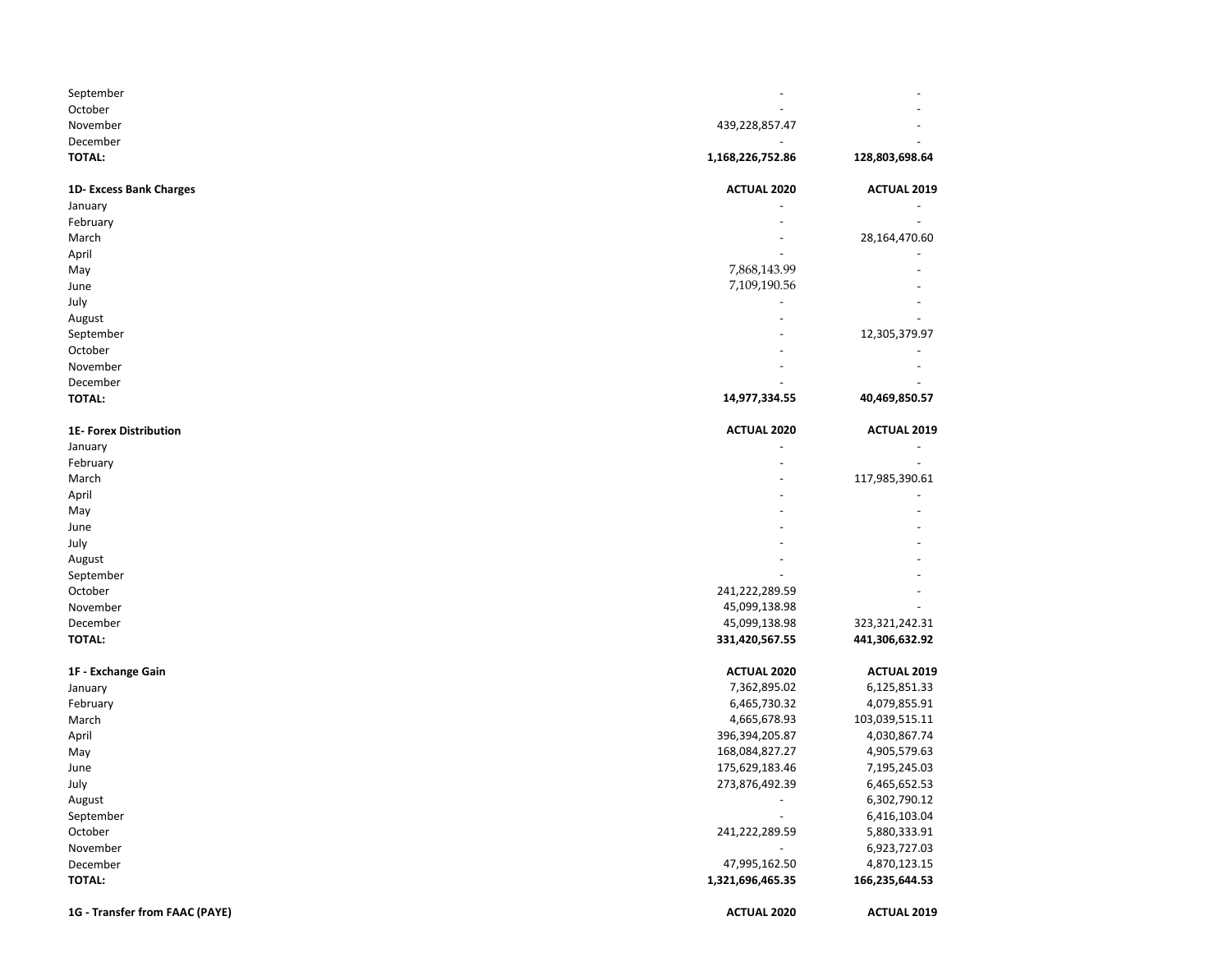| January                                        |                    |                    |
|------------------------------------------------|--------------------|--------------------|
| February                                       |                    |                    |
| March                                          |                    |                    |
| April                                          |                    |                    |
| May                                            |                    | 2,135,860,478.16   |
| June                                           |                    |                    |
| July                                           |                    |                    |
| August                                         | 495,188,279.23     |                    |
| September                                      |                    |                    |
| October                                        |                    |                    |
| November                                       |                    |                    |
| December                                       | 840,188,279.23     |                    |
| TOTAL:                                         | 1,335,376,558.46   | 2,135,860,478.16   |
| Note 1H -Value Added Tax (V. A. T)             | <b>ACTUAL 2020</b> | <b>ACTUAL 2019</b> |
| January                                        | 1,122,104,661.81   | 1,014,951,180.98   |
| February                                       | 1,024,754,699.61   | 1,072,388,023.81   |
| March                                          | 979,042,662.61     | 969,372,457.00     |
| April                                          | 1,183,810,379.18   | 927,270,110.39     |
| May                                            | 920,577,805.09     | 978,663,964.72     |
| June                                           | 1,012,787,155.49   | 1,074,701,645.46   |
| July                                           | 1,272,339,363.39   | 1,094,207,316.84   |
| August                                         | 1,291,908,078.21   | 951,236,237.48     |
| September                                      | 1,481,131,428.60   | 886,310,265.27     |
| October                                        | 1,381,865,104.02   | 934,727,580.02     |
| November                                       | 1,250,224,218.05   | 1,055,861,406.63   |
| December                                       | 1,545,169,598.11   | 919,076,974.24     |
| <b>TOTAL:</b>                                  | 14,465,715,154.17  | 11,878,767,162.84  |
| Note 2 - Internally Generated Revenue (I.G.R.) |                    |                    |
|                                                | <b>ACTUAL 2020</b> | <b>ACTUAL 2019</b> |
| Taxes                                          | 5,654,054,609.22   | 5,243,182,186.27   |
| Licenses                                       | 13,235,110.00      | 13,094,075.00      |
| Fees                                           | 155,775,166.34     | 106,795,682.00     |
| Fines                                          | 77,887,583.17      | 53,397,841.00      |
| Sales                                          | 129,598,275.33     | 44,548,926.00      |
| Earnings                                       | 64,799,137.67      | 22,274,463.00      |
| Rent on Government Property                    | 416,760.00         | 6,754,750.00       |
| Rent on Lands Other General                    |                    |                    |
| <b>Investments General</b>                     |                    |                    |
| Interest                                       |                    | 3,196,977.00       |
| Re-Imbursements                                |                    |                    |
| Miscelleneous                                  | 547,609,776.40     | 443,752,684.13     |
| Sub-Total                                      | 6,643,376,418.13   | 5,936,997,584.40   |
| Note 2a- Internally Generated Revenue (I.G.R.) | Actual 2020        | <b>ACTUAL 2019</b> |
| January                                        | 344, 368, 719. 35  | 311,781,407.39     |
| February                                       | 384,051,162.00     | 287,615,680.34     |
| March                                          | 770,714,738.00     | 270,976,106.56     |
| April                                          | 279,855,511.00     | 225,125,800.69     |
| May                                            | 328, 333, 524. 31  | 397,317,290.38     |
| June                                           | 329,325,461.10     | 2,657,542,312.18   |
|                                                |                    |                    |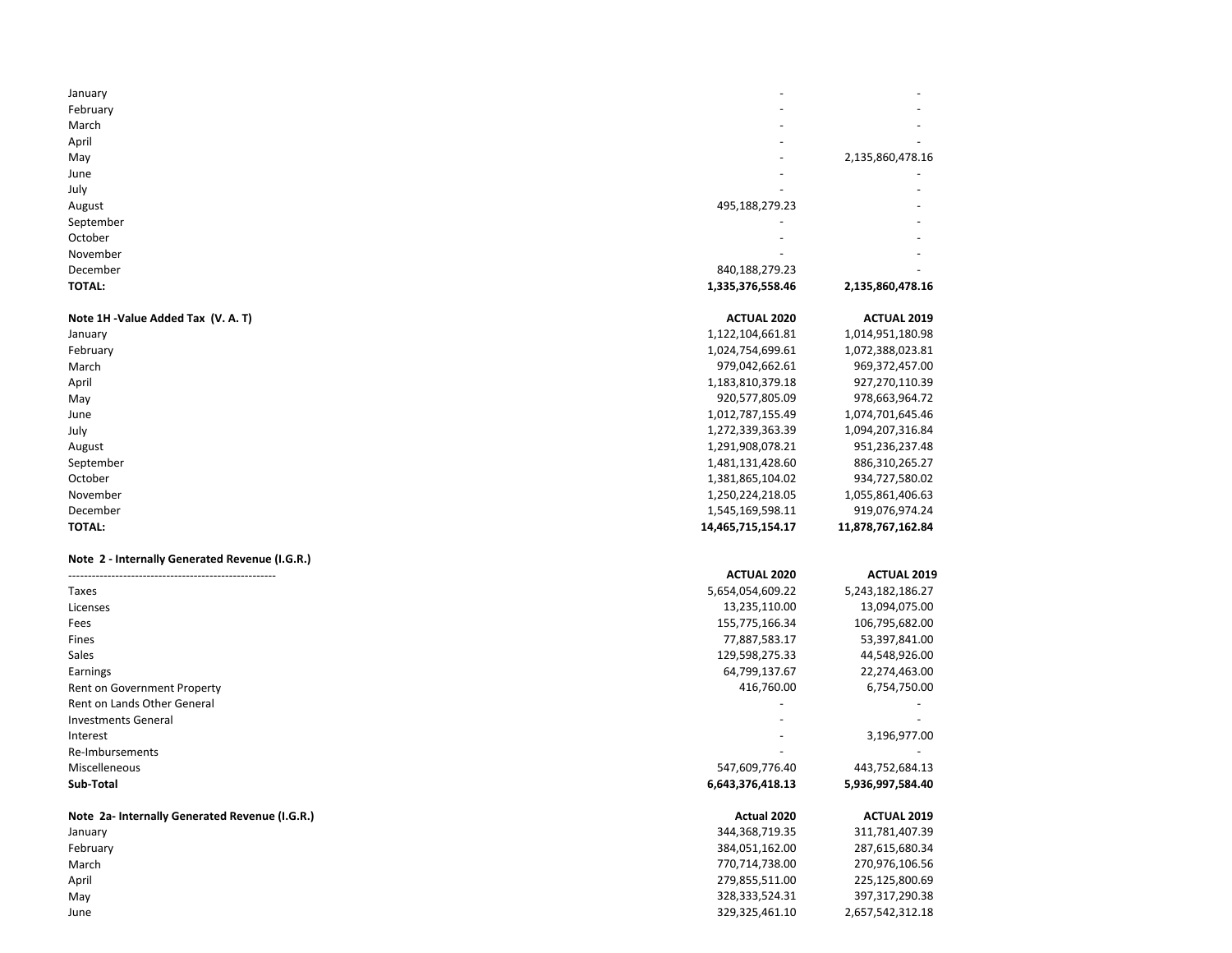| July<br>August<br>September<br>October<br>November<br>December<br>Sub-Total |                                                            | 1,024,531,966.99<br>391,649,920.36<br>396,206,453.29<br>640,122,821.03<br>755,396,263.36<br>998,819,877.34<br>6,643,376,418.13 | 199,374,997.79<br>343,780,845.36<br>321,924,571.13<br>313,704,698.46<br>272,647,600.04<br>335,206,274.08<br>5,936,997,584.40 |                 |
|-----------------------------------------------------------------------------|------------------------------------------------------------|--------------------------------------------------------------------------------------------------------------------------------|------------------------------------------------------------------------------------------------------------------------------|-----------------|
| <b>Note 3 - Other Receipts</b><br>Reimbursement                             |                                                            | <b>ACTUAL 2020</b>                                                                                                             | <b>ACTUAL 2019</b><br>1,850,000,000.00                                                                                       |                 |
| From Local Government (August)                                              | За                                                         | 1,000,000,000.00                                                                                                               |                                                                                                                              |                 |
| Fedaral Government Intervention (October)                                   | 3b                                                         | 439,228,857.47                                                                                                                 |                                                                                                                              |                 |
| From Local Government (RUGGA)                                               | 3c                                                         | 2,320,347,861.30                                                                                                               |                                                                                                                              |                 |
| Sub-Total                                                                   |                                                            | 3,759,576,718.77                                                                                                               |                                                                                                                              |                 |
| Refund of ISPO:-                                                            | 3d                                                         |                                                                                                                                |                                                                                                                              |                 |
| January                                                                     |                                                            | 341,442,604.34                                                                                                                 |                                                                                                                              |                 |
| February                                                                    |                                                            | 341,442,604.34                                                                                                                 |                                                                                                                              |                 |
| March                                                                       |                                                            | 341,442,604.34                                                                                                                 |                                                                                                                              |                 |
| April                                                                       |                                                            | 341,442,604.34                                                                                                                 |                                                                                                                              |                 |
| May                                                                         |                                                            | 341,442,604.34                                                                                                                 |                                                                                                                              |                 |
| June                                                                        |                                                            | 341,442,604.34                                                                                                                 |                                                                                                                              |                 |
| July                                                                        |                                                            | 341,442,604.34                                                                                                                 |                                                                                                                              |                 |
| August                                                                      |                                                            | 341,442,604.34                                                                                                                 |                                                                                                                              |                 |
| September                                                                   |                                                            | 341,442,604.34                                                                                                                 |                                                                                                                              |                 |
| October                                                                     |                                                            | 341,442,604.34                                                                                                                 |                                                                                                                              |                 |
| November                                                                    |                                                            | 341,442,604.34                                                                                                                 |                                                                                                                              |                 |
| December                                                                    |                                                            | 341,442,604.34                                                                                                                 |                                                                                                                              |                 |
| Sub-Total<br><b>TOTAL:</b>                                                  |                                                            | 4,097,311,252.08<br>7,856,887,970.85                                                                                           |                                                                                                                              |                 |
|                                                                             |                                                            |                                                                                                                                | 1,850,000,000.00                                                                                                             |                 |
| Payments<br>                                                                |                                                            |                                                                                                                                |                                                                                                                              |                 |
| Note:4 Sector Codes Compesation of Employee Desciption                      |                                                            | <b>BUDGET 2020</b>                                                                                                             | <b>ACTUAL 2020</b>                                                                                                           | <b>VARIANCE</b> |
| 010000000000<br>011100000000                                                | <b>ADMINISTRATIVE SECTOR</b><br><b>GOVERNMENT HOUSE</b>    |                                                                                                                                |                                                                                                                              |                 |
| 011100100100                                                                | <b>GOVERNMENT HOUSE</b>                                    | 60,000,000.00                                                                                                                  | 48,227,321.00                                                                                                                | 11,772,679.00   |
| 011100100200                                                                | <b>DEPUTY GOVERNORS OFFICE</b>                             | 22,000,000.00                                                                                                                  | 18,968,820.00                                                                                                                | 3,031,180.00    |
| 011100200100                                                                | DIRECTORATE OF POLITICAL & INTER PARTY RELATIONS           | 2,500,000.00                                                                                                                   | 2,563,277.00                                                                                                                 | (63, 277.00)    |
| 011100200200                                                                | DIRECTORATE FOR INTER COMMUNITY RELATIONS                  | 2,500,000.00                                                                                                                   | 1,825,816.00                                                                                                                 | 674,184.00      |
| 011100200300                                                                | DIRECTORATE FOR NON GOVERNMENTAL ORGANISATIONS             | 2,000,000.00                                                                                                                   | 1,902,849.00                                                                                                                 | 97,151.00       |
| 011100200600                                                                | MINISTRY FOR RELIGIOUS AFFAIRS                             | 38,000,000.00                                                                                                                  | 32,314,570.00                                                                                                                | 5,685,430.00    |
| 011100200700                                                                | AGENCY FOR QURANIC MEMORIZATION & TAJWEED                  | 84,500,000.00                                                                                                                  | 74,620,965.00                                                                                                                | 9,879,035.00    |
| 011100200800                                                                | PREACHING & EST. OF JUMUAT MOSQUES COMMISSION              | 958,000,000.00                                                                                                                 | 850,536,167.00                                                                                                               | 107,463,833.00  |
| 011100200900                                                                | SHARIA RESEARCH AND DEVELOPMENT COMMISSION                 | 6,000,000.00                                                                                                                   | 5,286,742.00                                                                                                                 | 713,258.00      |
| 011100201000                                                                | DIRECTORATE OF ISLIAMIC ORGANIZATION & QUR'ANIC SCHOOLS DE | 500,000.00                                                                                                                     | 3,012,952.00                                                                                                                 | (2,512,952.00)  |
| 011103500100                                                                | <b>STATE PENSION COMMISSION</b>                            | 5,000,000.00                                                                                                                   | 9,994,363.00                                                                                                                 | (4,994,363.00)  |
| 011100900100                                                                | ZAMFARA STATE ANTI CORRUPTION COMMISSION                   | 12,000,000.00                                                                                                                  | 9,634,463.00                                                                                                                 | 2,365,537.00    |
| 011101700100                                                                | CABINET AFFAIRS & GENERAL SERVICES                         | 1,800,000,000.00                                                                                                               | 1,146,674,586.00                                                                                                             | 653,325,414.00  |
|                                                                             |                                                            |                                                                                                                                |                                                                                                                              |                 |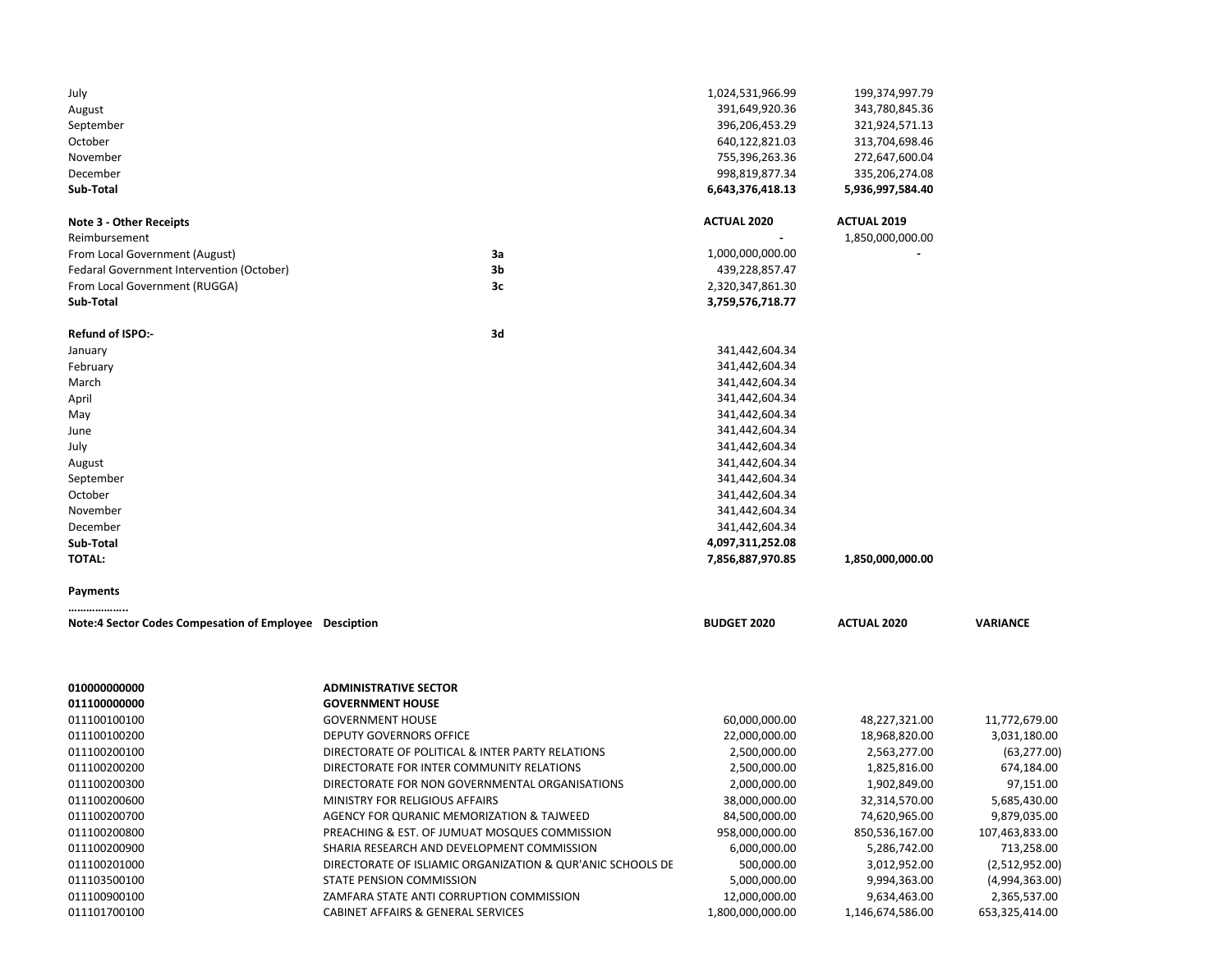| 011200000000 | <b>STATE ASSEMBLY</b>                                 |                |                  |                    |
|--------------|-------------------------------------------------------|----------------|------------------|--------------------|
| 011200100100 | ZAMFARA STATE HOUSE OF ASSEMBLY                       | 120,000,000.00 | 100,629,932.00   | 19,370,068.00      |
| 011200400100 | HOUSE OF ASSEMBLY SERVICE COMMISSION                  | 10,000,000.00  | 37,149,676.50    | (27,149,676.50)    |
| 011200400100 | STATE ASSEMBLY LIASON SERVICES                        | 958,000,000.00 | 160,888,284.00   |                    |
| 012300000000 | <b>MINISTRY OF INFORMATION</b>                        |                |                  |                    |
| 012300100100 | MINISTRY OF INFORMATION                               | 35,000,000.00  | 21,096,328.00    | 13,903,672.00      |
| 012300100300 | DIRECTORATE OF INFORMATION, MEDIA & COMMUNICATION     | 6,000,000.00   | 4,612,042.00     | 1,387,958.00       |
| 012300300100 | ZAMFARA RADIO & TELEVISION SERVICES                   | 120,000,000.00 | 1,685,078,706.30 | (1,565,078,706.30) |
| 012305500100 | ZAMFARA STATE PRINTING & PUBLISHIING COMPANY (LEGACY) | 39,000,000.00  | 35,151,517.00    | 3,848,483.00       |
| 012301300100 | <b>GOVERNMENT PRINTING PRESS</b>                      | 7,068,500.00   | 3,823,984.00     | 3,244,516.00       |
| 012400000000 | <b>MINISTRY OF SECURITY AND HOME AFFAIRS</b>          |                |                  |                    |
| 012400400100 | MINISTRY OF SECURITY AND HOME AFFAIRS                 | 10,000,000.00  | 9,003,073.55     | 996,926.45         |
| 012400400200 | HISBAH COMMISSION                                     | 145,000,000.00 | 128,186,999.00   | 16,813,001.00      |
| 012400700100 | <b>FIRE SERVICE</b>                                   | 183,000,000.00 | 161,792,478.00   | 21,207,522.00      |
| 012500000000 | <b>HEAD OF SERVICE</b>                                |                |                  |                    |
| 012500100200 | ADMINISTARTION DEPARTMENT                             | 258,490,000.00 | 550,376,851.80   | (291, 886, 851.80) |
| 012500500100 | ESTABLISHMENT & HUMAN RESOURCE DEVELOPMENT            | 300,000,000.00 | 269,000,714.00   | 30,999,286.00      |
| 014000000000 | <b>AUDITOR GENERAL</b>                                |                |                  |                    |
| 014000100100 | OFFICE OF THE AUDITOR GENERAL (STATE)                 | 70,000,000.00  | 66,778,345.00    | 3,221,655.00       |
| 014000100200 | OFFICE OF THE AUDITOR GENERAL FOR LOCAL GOVERNMENTS   | 57,000,000.00  | 50,396,576.00    | 6,603,424.00       |
| 014500000000 | PUBLIC COMPLAINTS COMMISSION                          |                |                  |                    |
| 014500100100 | PUBLIC COMPLAINTS COMMISSION                          | 6,300,000.00   | 4,304,964.00     | 1,995,036.00       |
| 014700000000 | <b>CIVIL SERVICE COMMISSION</b>                       |                |                  |                    |
| 014700100100 | CIVIL SERVICE COMMISSION                              | 15,000,000.00  | 11,267,740.00    | 3,732,260.00       |
| 014800000000 | INDEPENDENT ELECTORAL COMMISSION                      |                |                  |                    |
| 014800100100 | STATE INDEPENDENT ELECTORAL COMMISSION                | 25,000,000.00  | 21,496,366.00    | 3,503,634.00       |
| 014800100200 | DIRECTORATE FOR ELECTION MATTERS                      | 2,500,000.00   | 5,302,566.00     | (2,802,566.00)     |
| 014900000000 | LOCAL GOVERNMENT SERVICE COMMISSION                   |                |                  |                    |
| 014900100100 | LOCAL GOVERNMENT SERVICE COMMISSION                   | 6,000,000.00   | 3,881,405.00     | 2,118,595.00       |
| 016100000000 | OFFICE OF THE SECRETARY TO THE STATE GOVERNMENT       |                |                  |                    |
| 016102100200 | LIAISON OFFICE KADUNA                                 |                |                  | 2,497,046.00       |
| 016103800100 | <b>HAJJ COMMISSION</b>                                | 10,000,000.00  | 7,502,954.00     |                    |
| 016105200100 | DIRECTORATE OF POVERTY ALLEVIATION AGENCY             | 2,200,000.00   | 2,572,213.00     | (372, 213.00)      |
|              |                                                       | 4,000,000.00   | 2,168,234.00     | 1,831,766.00       |
| 016105200200 | DIRECTORATE OF GOVERNMENT PROJECTS MONITORING         | 20,750,000.00  | 18,210,616.00    | 2,539,384.00       |
| 016105200300 | DIRECTORATE OF PROTOCOL                               | 17,700,000.00  | 15,379,813.00    | 2,320,187.00       |
| 016700000000 | <b>MINISTRY FOR SPECIAL DUTIES</b>                    |                |                  |                    |
| 016700100100 | MINISTRY FOR SPECIAL DUTIES                           | 3,000,000.00   | 1,935,744.00     | 1,064,256.00       |
| 020000000000 | <b>ECONOMIC SEGMENT</b>                               |                |                  |                    |
| 021500000000 | MINISRY OF AGRICULTURE AND NATURAL RESOURCES          |                |                  |                    |
| 021500100100 | MINISTRY OF AGRICULTURE & NATURAL RESOURCES           | 205,000,000.00 | 102,606,377.00   | 102,393,623.00     |
| 021500100200 | DIRECTORATE OF ANIMAL HEALTH & LIVESTOCK HUSBANDRY    | 387,499,276.00 | 291,507,502.00   | 95,991,774.00      |
| 021500100300 | DIRECTORATE COMMODITY, MARKETING & DISTRIBUTION       | 25,000,000.00  | 21,856,419.00    | 3,143,581.00       |
| 021511000100 | ZAMFARA AGRICULTURAL SUPPLY COMPANY                   | 47,000,000.00  | 41,100,776.00    | 5,899,224.00       |
| 021510200100 | ZAMFARA AGRICULTURAL DEVELOPMENT PROJECT              | 166,000,000.00 | 143,205,382.00   | 22,794,618.00      |
| 021510200400 | <b>FERTILIZER COMPANY</b>                             | 12,765,000.00  | 9,742,698.00     | 3,022,302.00       |
| 021510200800 | ZAMFARA COMPREHENSIVE AGRICULTURAL REVOLUTION PROGRAM | 178,000,000.00 | 159,003,425.00   | 18,996,575.00      |
| 021500100600 | SECOND LIVE STOCK DEVELOPMENT AGENCY.                 | 1,000,000.00   | 4,409,022.00     | (3,409,022.00)     |
| 021502100100 | COLLEGE OF AGRICULTURE, BAKURA                        | 300,000,000.00 | 249,549,020.00   | 50,450,980.00      |
| 022000000000 | <b>MINISRY OF FINANCE</b>                             |                |                  |                    |
| 022000100100 | MINISTRY OF FINANCE                                   | 650,000,000.00 | 506,179,846.80   | 143,820,153.20     |
| 022000800100 | BOARD OF INTERNAL REVENUE                             |                | 88,553,897.00    | (88, 553, 897.00)  |
| 022200000000 | MINISTRY OF COMMERCE, INDUSTRY AND TOURISM            |                |                  |                    |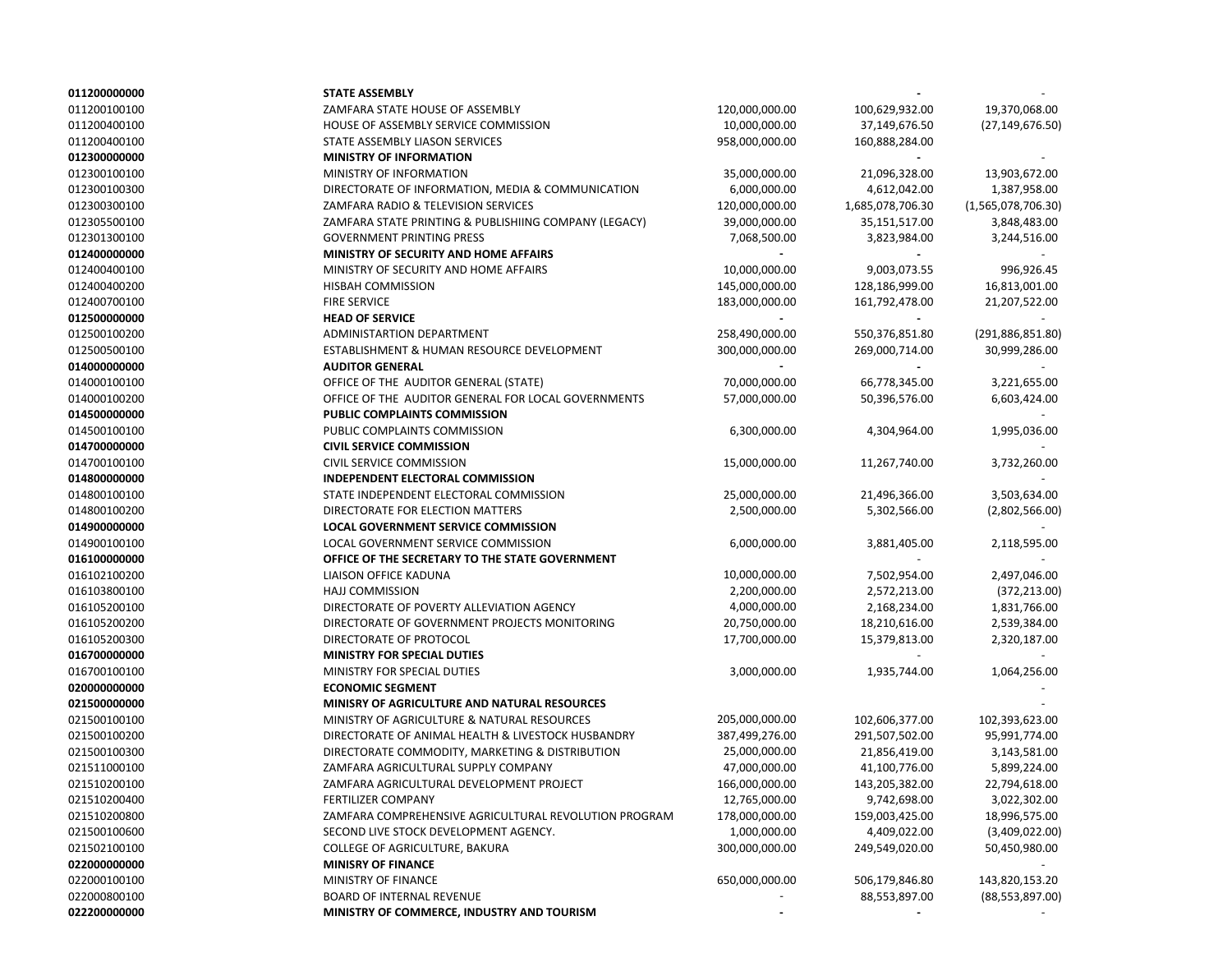| 022200100100 | MINISTRY OF COMMERCE, INDUSTRY AND TOURISM           | 40,000,000.00    | 49,043,948.00    | (9,043,948.00)               |  |
|--------------|------------------------------------------------------|------------------|------------------|------------------------------|--|
| 022201800100 | INVESTMENT AND PROPERTY DEVELOPMENT COMPANY          | 8,600,000.00     | 7,428,788.00     | 1,171,212.00                 |  |
| 022201800300 | <b>HOTELS MANAGEMENT BOARD</b>                       | 6,040,000.00     | 4,564,692.00     | 1,475,308.00                 |  |
| 022205300100 | <b>GUSAU CENTRAL MARKET</b>                          | 36,000,000.00    | 31,209,593.00    | 4,790,407.00                 |  |
| 023400000000 | <b>MINISTRY OF WORKS &amp; TRANSPORT</b>             |                  |                  |                              |  |
| 023400100100 | <b>MINISTRY OF WORKS &amp; TRANSPORT</b>             | 150,000,000.00   | 119,263,614.00   | 30,736,386.00                |  |
| 023400400100 | ZAMFARA ROADS MAINTENANCE AGENCY                     | 5,500,000.00     | 2,813,856.00     | 2,686,144.00                 |  |
| 023600000000 | <b>MINISTRY OF CULTURE AND TOURISM</b>               |                  |                  |                              |  |
| 023600300100 | <b>GUSAU AMUSEMENT PARK</b>                          | 8,000,000.00     | 7,330,332.00     | 669,668.00                   |  |
| 023600400100 | COUNCIL FOR ARTS AND CULTURE                         | 18,000,000.00    | 16,040,761.00    | 1,959,239.00                 |  |
| 023605200200 | <b>HISTORY BUREAU</b>                                | 6,100,000.00     | 9,517,588.00     | (3,417,588.00)               |  |
| 023800100100 | MINISTRY OF BUDGET & ECO. PLANNING                   | 60,000,000.00    | 42,539,223.00    | 17,460,777.00                |  |
| 023800100900 | ZAKKAT AND ENDOWMENT BOARD                           | 15,500,000.00    | 12,990,084.00    | 2,509,916.00                 |  |
| 023800400100 | <b>STATE BUREAU OF STATISTICS</b>                    | 30,000,000.00    | 23,581,731.00    | 6,418,269.00                 |  |
| 025200000000 | <b>MINISTRY OF WATER RESOURCES</b>                   |                  |                  |                              |  |
| 025200100100 | MINISTRY OF WATER RESOURCES                          | 50,000,000.00    | 40,645,934.00    | 9,354,066.00                 |  |
| 025200100200 | DIRECTORATE OF RURAL WATER SUPPLY                    | 13,000,000.00    | 11,176,326.00    | 1,823,674.00                 |  |
| 025200100201 | DIRECTORATE OF URVAN & RURAL ELECTRIFICATION         |                  | 26,676,517.00    |                              |  |
| 025210200100 | ZAMFARA STATE WATER BOARD                            | 100,000,000.00   | 84,558,457.00    | 15,441,543.00                |  |
| 025210300100 | RURAL WATER SANITATION (RUWATSAN) PROJECT            | 4,700,000.00     | 3,887,061.00     | 812,939.00                   |  |
| 025300000000 | HOUSING AND URBAN DEVELOPMENT                        |                  |                  |                              |  |
| 025300100100 | DIRECTORATE OF HOUSING & TOWN PLANNING               | 18,566,377.00    | 170,463,877.00   | (151,897,500.00)             |  |
| 025301000100 | STATE HOUSING CORPORATION                            | 3,500,000.00     | 2,431,428.00     |                              |  |
| 025305600100 | ZAMFARA URBAN & REGIONAL PLANNING BOARD              | 35,000,000.00    | 31,929,188.00    | 1,068,572.00<br>3,070,812.00 |  |
| 026000000000 | <b>LANDS AND SURVEY</b>                              |                  |                  |                              |  |
| 026000100100 | DIRECTORATE OF LANDS AND SURVEY                      |                  |                  |                              |  |
|              |                                                      | 40,000,000.00    | 27,780,982.00    | 12,219,018.00                |  |
| 026300000000 | <b>RURAL DEVELOPMENT</b>                             |                  |                  |                              |  |
| 026300100100 | MINISTRY FOR RURAL DEVELOPMENT                       | 21,287,374.00    | 20,557,613.00    | 729,761.00                   |  |
| 030000000000 | <b>LAW &amp; JUSTICE</b>                             |                  |                  |                              |  |
| 031800000000 | <b>JUDICIARY</b>                                     |                  |                  |                              |  |
| 031800400100 | HIGH COURT OF JUSTICE                                | 280,000,000.00   | 235,304,721.00   | 44,695,279.00                |  |
| 031800600100 | SHARIA COURT OF APPEAL                               | 620,000,000.00   | 967,344,777.01   | (347, 344, 777.01)           |  |
| 031801100100 | JUDICIARY SERVICE COMMISSION                         | 100,000,000.00   | 89,256,018.46    | 10,743,981.54                |  |
| 032600000000 | <b>MINISTRY OF JUSTICE</b>                           |                  |                  |                              |  |
| 032600100100 | MINISTRY OF JUSTICE                                  | 175,000,000.00   | 256,192,997.00   | (81, 192, 997.00)            |  |
| 032600200100 | LAW REFORM COMMISSION                                | 6,000,000.00     | 3,225,783.09     | 2,774,216.91                 |  |
| 050000000000 | <b>SOCIAL SECTOR</b>                                 |                  |                  |                              |  |
| 051300000000 | YOUTH DEVELOPMENT                                    |                  |                  |                              |  |
| 051305100100 | MINSTRY OF YOUTH EMPOWERMENT                         | 23,000,000.00    | 194,305,849.04   | (171, 305, 849.04)           |  |
| 051400100100 | MINISTRY OF WOMEN, CHILDREN AFFAIRS & SOCIAL WELFARE | 85,990,961.00    | 86,882,417.00    | (891, 456.00)                |  |
| 051700000000 | <b>EDUCATION</b>                                     |                  |                  |                              |  |
| 051700100100 | MINISTRY OF EDUCATION                                | 400,000,000.00   | 266,592,267.00   | 133,407,733.00               |  |
| 051700100200 | FEMALE EDUCUCATION BOARD                             | 1,250,000,000.00 | 954,353,632.50   | 295,646,367.50               |  |
| 051700100300 | ARABIC AND ISLAMIC EDUCATION BOARD                   | 640,000,000.00   | 604,687,234.65   | 35, 312, 765. 35             |  |
| 051700100400 | SECONDARY SCHOOLS FEEDING COMMISSION                 | 263,000,000.00   | 231,002,944.00   | 31,997,056.00                |  |
| 051700200200 | DIRECTORATE OF HIGH EDUCATION                        | 100,000,000.00   | 51,860,305.78    | 48,139,694.22                |  |
| 051700800100 | STATE LIBRARY BOARD                                  | 10,000,000.00    | 7,589,504.00     | 2,410,496.00                 |  |
| 051701000100 | AGENCY FOR MASS EDUCATION BOARD                      | 135,000,000.00   | 118,991,010.87   | 16,008,989.13                |  |
| 051701100100 | AGENCY FOR NOMADIC EDUCATION                         | 60,000,000.00    | 49,669,121.00    | 10,330,879.00                |  |
| 051701800100 | ABDU GUSAU POLYTECHNIC TALATA MAFARA                 | 620,000,000.00   | 552,275,756.00   | 67,724,244.00                |  |
| 051701800200 | ZAMFARA COLLEGE OF ARTS & SCIENCE                    | 345,500,000.00   | 313,830,911.00   | 31,669,089.00                |  |
| 051705400100 | <b>TEACHERS SERVICE BOARD</b>                        | 2,200,000,000.00 | 1,567,998,474.24 | 632,001,525.76               |  |
|              |                                                      |                  |                  |                              |  |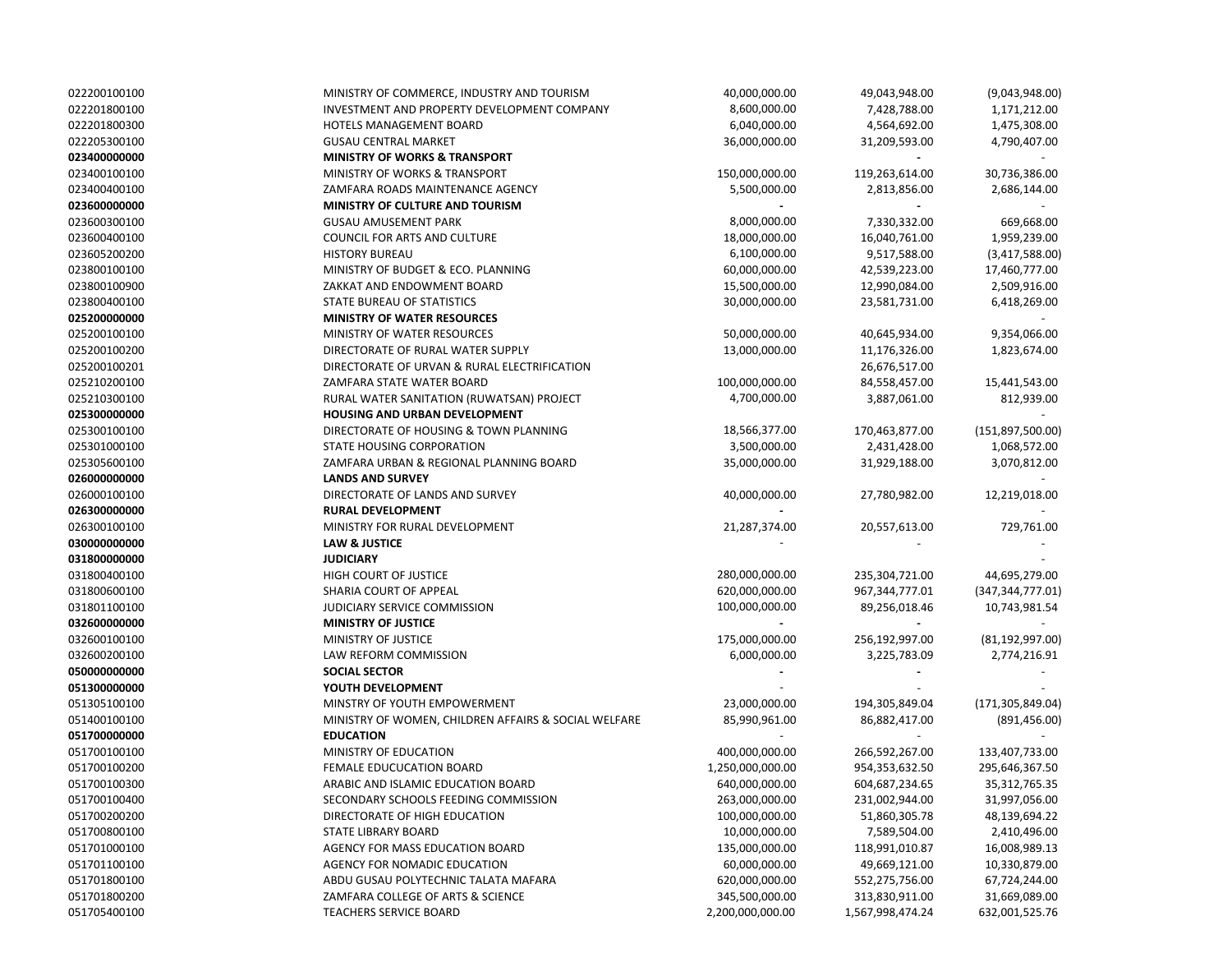| 051705500100  | SCIENCE AND TECHNICAL TEACHERS BOARD          | 413,100,000.00    | 358,620,942.00    | 54,479,058.00      |
|---------------|-----------------------------------------------|-------------------|-------------------|--------------------|
| 051705600100  | STATE SCHOLARSHIP BOARD                       | 10,000,000.00     | 7,785,646.00      | 2,214,354.00       |
| 051705700100  | COLLEGE OF EDUCATION, MARU                    | 500,000,000.00    | 445,021,774.10    | 54,978,225.90      |
| 052100000000  | <b>HEALTH</b>                                 |                   |                   |                    |
| 052100100100  | <b>MINISTRY OF HEALTH</b>                     | 200,000,000.00    | 309,536,907.86    | (109, 536, 907.86) |
| 052110200100  | <b>HOSPITALS SERVICE MANAGEMENT BOARD</b>     | 3,800,000,000.00  | 3,179,230,251.04  | 620,769,748.96     |
| 052110200200  | KING FAHAD WOMEN & CHILDREN HOSPITAL          | 80,500,000.00     | 71,213,464.00     | 9,286,536.00       |
| 052110200400  | YARIMAN BAKURA SPECIALIST HOSPITAL            | 820,000,000.00    | 1,457,213,416.66  | (637, 213, 416.66) |
| 052110400100  | SCHOOL OF NURSING & MIDWIFERY                 | 235,000,000.00    | 368,546,691.00    | (133,546,691.00)   |
| 052110600100  | COLLEGE OF HEALTH SCIENCE & TECHNOLOGY, TSAFE | 230,000,000.00    | 205,607,063.60    | 24,392,936.40      |
| 053500000000  | <b>ENVIRONMENT</b>                            |                   |                   |                    |
| 053500100100  | MINISTRY OF ENVIRONMENT                       | 31,000,000.00     | 27,311,030.00     | 3,688,970.00       |
| 053500100300  | DIRECTORATE OF AFFORESTATION                  | 58,000,000.00     | 52,502,632.00     | 5,497,368.00       |
| 053500100301  | <b>FORESTRY II PROJECT</b>                    | 55,000,000.00     | 17,629,852.00     | 37,370,148.00      |
| 053505500100  | ZAMFARA ENVIRONMENTAL SANITATION AGENCY       | 350,000,000.00    | 349,642,771.68    | 357,228.32         |
| 053900000000  | <b>SPORT</b>                                  |                   |                   |                    |
| 053905300100  | DIRECTORATE OF SPORTS                         | 26,000,000.00     | 70,461,887.00     | (44, 461, 887.00)  |
|               | STATE UNIVERSAL EDUCATION                     | 122,000,000.00    | 103,983,829.48    |                    |
|               | UBE STAFF FTS                                 |                   | 116,619,006.66    |                    |
|               | DIRECTORATE OF CHIEFTANCY AFFAIRS             | 76,000,000.00     | 73,326,776.68     |                    |
| <b>TOTAL:</b> |                                               | 22,188,157,488.00 | 21,713,314,636.35 | 474,842,851.65     |
|               |                                               |                   |                   |                    |

| Note 5 - Consolidated Revenue Fund Charges |      | <b>ACTUAL 2020</b> | <b>ACTUAL 2019</b> |
|--------------------------------------------|------|--------------------|--------------------|
| 430 Judiciary Service Commission           |      | 21,753,696.00      | 5,700,000.00       |
| 430 State Auditor General                  |      | 7,599,528.00       | 7,599,528.00       |
| 430 Local Government Auditor General       |      |                    | 7,599,529.00       |
| 430 Civil Service Commission               |      | 27,568,716.00      | 22,870,416.00      |
| 430 Local Government Service Commission    |      | 30,600,000.00      | 3,788,109.00       |
| 430 State Independent Electoral Commission |      | 37,837,944.00      | 21,149,429.00      |
| 430 Assembly Services Commission           |      | 30,600,000.00      | 48,382,945.25      |
| 430 Anti-Corruption Commission             |      | 30,600,000.00      | 9,891,495.00       |
| 430 Cabinet Affairs Consolidated           |      |                    | 797,263,982.03     |
| 430 Z.A.C.S.D.P                            |      |                    | 3,900,000.00       |
| 430 Law Reform Commission                  |      | 22,200,000.00      |                    |
| 430 State Pension Commission               |      | 22,200,000.00      |                    |
| <b>TOTAL:</b>                              |      | 238,559,412.00     | 928,145,433.28     |
| Note 6 - Social Benefits                   |      |                    |                    |
|                                            |      | <b>ACTUAL 2020</b> | <b>ACTUAL 2019</b> |
| <b>Gratuity Paid</b>                       |      | (548,050,446.65)   | (894, 809, 758.25) |
| Pension                                    |      | (1,667,990,387.98) | (1,583,001,922.38) |
| Death Benefits                             |      | (215, 180, 941.37) | (252, 419, 385.80) |
| Contract GratuityPaid                      |      | (19,055,969.24)    | (19,361,492.55)    |
| Sub total                                  |      | (2,450,277,745.24) | (2,749,592,558.98) |
| Note 7 - Overhead Costs                    |      | <b>ACTUAL 2020</b> | <b>ACTUAL 2019</b> |
| Overhead Cost (MDAs)                       | 7a&b | 23,012,187,787.92  | 21,827,551,606.01  |
| Overhead Cost (Parastatals)                | 7c   | 429,739,982.73     | 4,281,885,435.09   |
| <b>Total</b>                               |      | 23,441,927,770.65  | 26,109,437,041.10  |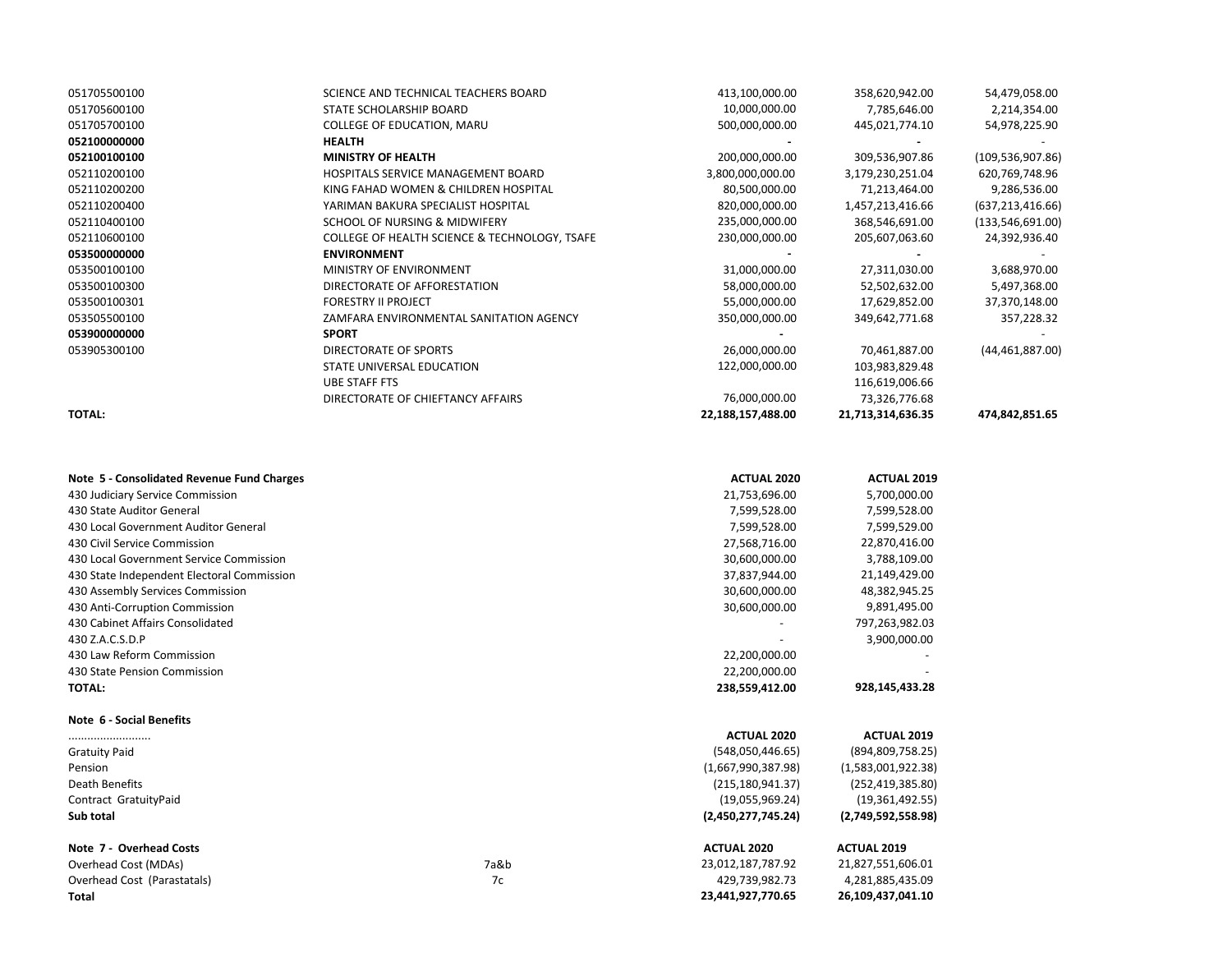| Notes: 7a Overhead Cost 2020 |                                                     |                  |                      |                    |
|------------------------------|-----------------------------------------------------|------------------|----------------------|--------------------|
| <b>CODE</b>                  | MDA's                                               | <b>BUDGET</b>    | <b>ACTUAL AMOUNT</b> | <b>VARIANCE</b>    |
| 0111001001                   | <b>GOVERNMENT HOUSE</b>                             | 672,800,000.00   | 1,395,603,890.00     | (722, 803, 890.00) |
| 0111001002                   | DEPUTY GOVERNORS OFFICE                             | 400,280,000.00   | 238,405,200.00       | 161,874,800.00     |
| 0111001003                   | OFFICE OF THE EXECUTIVE GOVERNOR                    | 5,544,560,000.00 | 4,831,456,040.00     | 713,103,960.00     |
| 0111002001                   | DIRECTORATE OF POLITICAL &INTER-PARTY RELATIONS     | 44,100,000.00    | 9,111,000.00         | 34,989,000.00      |
| 0111002002                   | DIRECTORATE OF INTERCOMMUNITY RELATIONS             | 44,100,000.00    | 39,580,000.00        | 4,520,000.00       |
| 0111002003                   | DIRECTORATE OF INTER PARTY RELATIONS                | 44,100,000.00    |                      | 44,100,000.00      |
| 0111002004                   | DIRECTORATE OF NON GOVERNMENTAL ORGANIZATIONS       | 44,100,000.00    |                      | 44,100,000.00      |
| 0111002005                   | DIRECTORATE OF SPECIAL ASSIGNMENT                   | 44,100,000.00    |                      | 44,100,000.00      |
| 0111002006                   | ULAMAH CONSULTATIVE COUNCIL                         |                  | 18,660,000.00        | (18,660,000.00)    |
| 0111002007                   | MINISRTY FOR RELIGIUOS AFFAIRS                      |                  | 97,700,000.00        | (97,700,000.00)    |
| 0111002008                   | AGENCY FOR QUR'ANIC MEMORIZATION & TAJWEED          |                  | 6,920,000.00         | (6,920,000.00)     |
| 0111002009                   | PREACHING EST.OF JUMMA'AT MOUSQUES COMMISSION       | 987,920,000.00   |                      | 987,920,000.00     |
| 0111002010                   | SHARI'A RESEARCH COMMISSION                         | 13,600,000.00    |                      | 13,600,000.00      |
| 0111002011                   | DIRECTORATE OF ISLAMIC ORG.&QUR'ANIC SCHOOLS DEVT.  | 13,339,662.40    |                      | 13,339,662.40      |
| 0111033001                   | ZAMFARA STATE ACTION COMMMITTEE ON AIDS             |                  |                      |                    |
| 0111035001                   | STATE & LOCAL GOVERNMENT PENSION COMMISSION         | 11,400,000.00    | 600,000,000.00       | (588,600,000.00)   |
| 0111008001                   | ZAMFARA STATE EMERGENCY MGT.AGENCY                  |                  | 5,535,000.00         | (5,535,000.00)     |
| 0111009001                   | ZAMFARA STATE ANTI CORRUPTION COMMISSION            | 19,440,000.00    |                      | 19,440,000.00      |
| 0111010001                   | BUREAU FOR PUBLIC PROCUREMENT                       | 10,000,000.00    |                      | 10,000,000.00      |
| 0111013001                   | SECRETARY TO THE STATE GOVERNMENT OFFICE            |                  |                      |                    |
| 0111017001                   | <b>CABINET AFFAIRS &amp; GENERAL SERVICES</b>       | 2,225,680,000.00 | 2,668,889,404.86     | (443,209,404.86)   |
| 0111018001                   | MINISTRY OF SECURITY & HOME AFFAIRS                 | 967,680,000.00   |                      | 967,680,000.00     |
| 0111018002                   | <b>HISBAH COMMISSION</b>                            | 162,600,000.00   |                      | 162,600,000.00     |
| 0111020001                   | DIRECTORATE OF POVERTY ALLEVIATION                  |                  |                      |                    |
| 0111021001                   | LIAISON OFFICES ABUJA                               |                  | 21,725,226.72        | (21, 725, 226.72)  |
| 0111021002                   | <b>LIAISON OFFICE KADUNA</b>                        |                  |                      |                    |
| 0111021003                   | <b>LIAISON OFFICE LAGOS</b>                         |                  |                      |                    |
| 0111037001                   | <b>HAJJ COMMISSION</b>                              | 402,000,000.00   |                      |                    |
|                              |                                                     |                  | 13,664,800.00        | 388,335,200.00     |
| 0111044001                   | <b>WATER BOARD</b>                                  | 162,600,000.00   | 36,330,000.00        | 126,270,000.00     |
| 0111101001                   | DIRECTORATE OF GOVERNMENT PROJ.MONITORING           |                  |                      |                    |
| 0111105001                   | OFFICE OF THE CHIEF OF STAFF                        |                  |                      |                    |
| 0111113001                   | DIRECTORATE OF PROTOCOL                             | 492,580,000.00   | 125,992,837.40       | 366,587,162.60     |
| 0112001001                   | ZAMFARA STATE HOUSE OF ASSEMBLY                     | 972,560,000.00   | 138,180,550.00       | 834,379,450.00     |
| 0112004001                   | HOUSE OF ASSEMBLY SERVICE COMMISSION                | 48,160,000.00    | 2,599,000.00         | 45,561,000.00      |
| 0112005002                   | STATE ASSEMBLY LIAISON SERVICES                     | 6,000,000.00     |                      | 6,000,000.00       |
| 0123001001                   | MINISTRY OF INFORMATION & CULTURE                   | 67,400,000.00    |                      | 67,400,000.00      |
| 0123001002                   | DIRECTORATE OF PUBLIC ENLIGHT.MEDIA & COMMUNICATION | 41,231,232.80    | 100,100,000.00       | (58,868,767.20)    |
| 0123003001                   | ZAMFARA RADIO & TELEVISION SERVICES                 |                  |                      |                    |
| 0123055001                   | ZAMFARA STATE PRINTING & PUBLISHING COMP.(LEGACY)   |                  | 4,400,000.00         | (4,400,000.00)     |
| 0123010001                   | <b>CENSORSHIP BOARD</b>                             |                  |                      |                    |
| 0123013001                   | <b>GOVERNMENT PRINTING</b>                          |                  |                      |                    |
| 0124007001                   | <b>FIRE SERVICE</b>                                 |                  |                      |                    |
| 0125001001                   | OFFICE OF THE HEAD OF SERVICE                       | 894,400,000.00   | 592,000.00           | 893,808,000.00     |
| 0125001002                   | ADMINSTRATION DEPARTMENT                            | 258,490,000.00   |                      | 258,490,000.00     |
| 0125005001                   | ESTABLISHMENT & HUMAN RESOURCE DEVELOPMENT          | 375,768,000.00   | 14,840,000.00        | 360,928,000.00     |
| 0125006001                   | <b>BUREAU FOR PUBLIC SERVICE REFORM</b>             | 16,600,000.00    |                      | 16,600,000.00      |
| 0140001001                   | OFFICE OF THE AUDITOR GENERAL (STATE)               | 147,800,000.00   | 4,500,000.00         | 143,300,000.00     |
| 0140001002                   | LOCAL GOVERNMENT AUDIT DEPARTMENT                   | 65,950,000.00    |                      | 65,950,000.00      |
| 0145001001                   | PUBLIC COMPLAINTS COMMISSION                        | 17,764,000.00    |                      | 17,764,000.00      |
| 0147001001                   | CIVIL SERVICE COMMISSION                            | 43,000,000.00    |                      | 43,000,000.00      |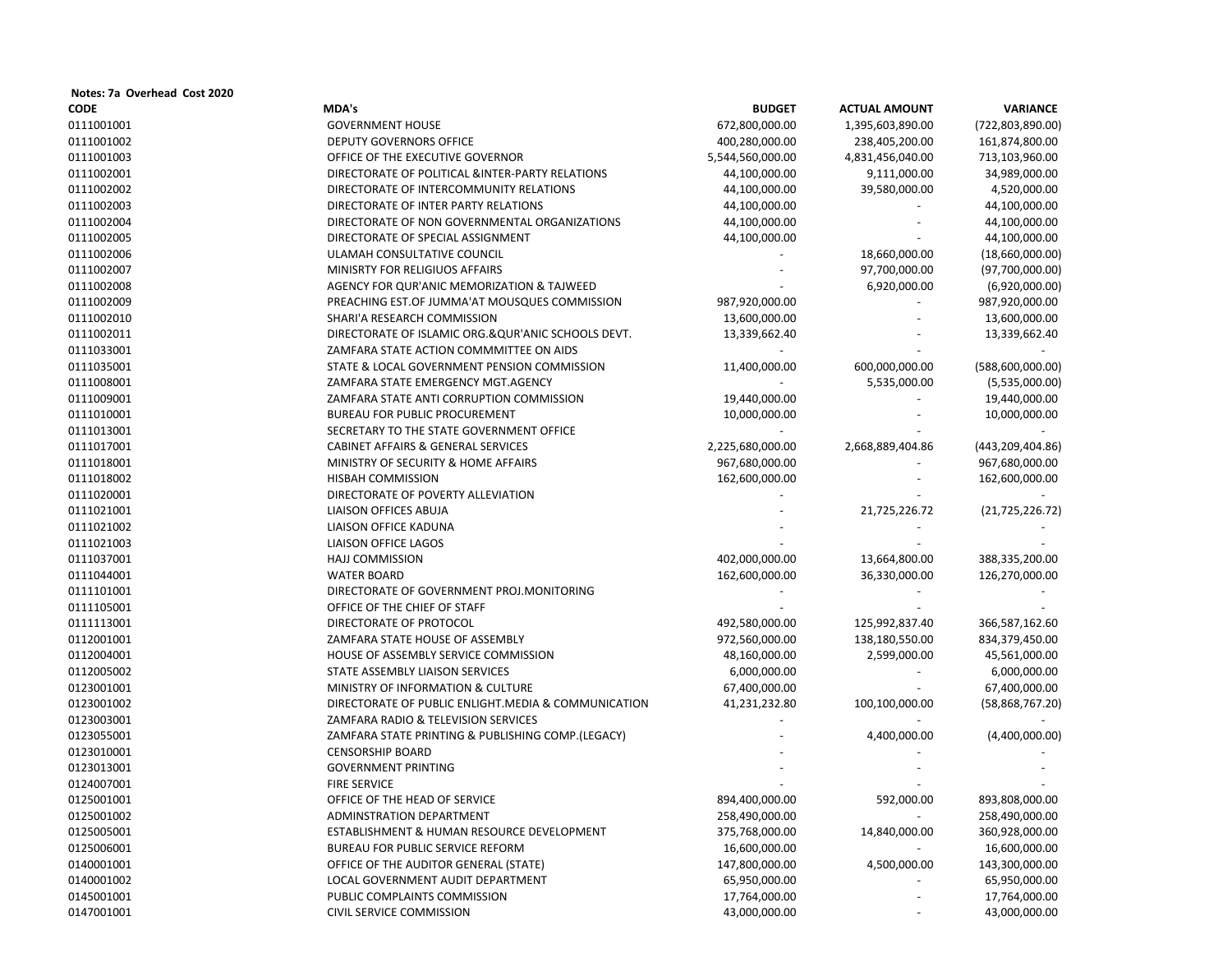| 0147001002               | LOCAL GOVERNMENT SERVICE COMMISSION                 | 11,200,000.00    |                  | 11,200,000.00      |
|--------------------------|-----------------------------------------------------|------------------|------------------|--------------------|
| 0148001001               | STATE INDEPENDENT ELECTORAL COMMISSION              | 36,920,000.00    |                  | 36,920,000.00      |
| 0148001002               | DIRECTORATE OF ELECTION MATTERS                     |                  |                  |                    |
| 0215001001               | MINISTRY OF AGRICULTURE & NATURAL RESOURCES         | 301,160,000.00   | 1,320,000.00     | 299,840,000.00     |
| 0215001002               | DIRECTORATE OF ANIMAL HEALTH & LIVESTOCK HUSBAN.    | 425,889,275.87   | 18,700,000.00    | 407,189,275.87     |
| 0215001003               | DIRECTORTE COMMUDITY, MARKETING & DISTRIBUTION      | 33,867,104.00    |                  | 33,867,104.00      |
| 0215001005               | ZAMFARA AGRICULTURE SUPPLY COMPANY                  |                  | 4,400,000.00     | (4,400,000.00)     |
| 0215001006               | <b>IPAD-CAPS</b>                                    |                  |                  |                    |
| 0215001007               | STATE FADAMA III PROJECT                            |                  |                  |                    |
| 021500100800             | <b>FERTILIZER COMPANY</b>                           |                  |                  |                    |
| 0215001009               | PARMER APEX                                         |                  |                  |                    |
| 0215001010               | ACCELARETED COTTON DEVELOPMENT AGENCY               |                  | 5,000,000.00     | (5,000,000.00)     |
| 0215001012               | <b>TRACTOR HIRING AGENCY</b>                        |                  |                  |                    |
| 0215001014               | SECOND LIVESTOCK DEVELOPMENT AGENCY                 |                  |                  |                    |
| 0215021001               | <b>COLLEGE OF AGRICULTURE BAKURA</b>                |                  |                  |                    |
| 0215102001               | ZAMFARA AGRICULTURAL DEVELOPMENT PROJECT            |                  | 11,256,000.00    | (11, 256, 000.00)  |
| 0215106001               | <b>FOOD SECURITY PROGRAMME</b>                      |                  |                  |                    |
| 0215109001               | FORESTRY REGENERATION PROGRAMME                     |                  |                  |                    |
| 0220001001               | MINISTRY OF FINANCE                                 | 4,239,680,000.00 | 3,405,217,061.92 | 834,462,938.08     |
| 0220002001               | PERMANENT BOARD OF SURVEY                           |                  |                  |                    |
| 0220002001               | <b>DEBT MANAGEMENT OFFICE</b>                       |                  |                  |                    |
| 0220007001               | OFFICE OF THE ACCOUNTANT GENERAL                    |                  |                  |                    |
| 0220007002               | <b>SUB-TREASURY OFFICE</b>                          |                  |                  |                    |
| 0220007003               | PROJECT FINANCIAL MANAGEMENT UNIT (PFMU)            |                  |                  |                    |
| 0220008001               | INTERNAL REVENUE SERVICE                            |                  | 714,705,442.64   | (714, 705, 442.64) |
| 0222001001               | MINISTRY OF COMMERCE INDUSTRY AND TOURISM           |                  |                  |                    |
| 0222001002               | INVESTMENT AND PROPERTY DEVELOPMENT COMPANY         |                  |                  |                    |
|                          | <b>GUSAU CENTRAL MARKET</b>                         |                  |                  |                    |
| 0222001003               |                                                     |                  |                  |                    |
| 0222001004               | DIRECTORATE OF PUBLIC PRIVATE PARTNERSHIP           |                  |                  |                    |
| 0227001001<br>0228007001 | DIRECTORATE OF LABOUR MATTERS                       | 20,350,768.25    |                  | 20,350,768.25      |
|                          | ZAMFARA INFORMATION TECHNOLOGY DEVELOP. AGENCY      |                  |                  |                    |
| 0229001002               | ZAMFARA STATE TRANSPORT AUTHORITY                   |                  |                  |                    |
| 0229001003               | ZAMFARA ROAD AND TRANSPORT CONTROL AGENCY           |                  |                  |                    |
| 0231003001               | DIRECTORATE OF RURAL ELECTRIFICATION                | 45,560,000.00    | 10,000,000.00    | 35,560,000.00      |
| 0233051001               | DIRECTORATE OF SOLID MINERALS                       |                  | 1,000,000.00     | (1,000,000.00)     |
| 0234001001               | MINISTRY OF WORK AND TRANSPORT                      | 183,920,000.00   |                  | 183,920,000.00     |
| 0234001002               | ZAMFARA ROADS MAINTENANCE AGENCY                    |                  |                  |                    |
| 0234001003               | <b>WORKS SCHOOL</b>                                 |                  |                  |                    |
| 0234001004               | <b>VEHICLES INSPECTION OFFICE</b>                   |                  |                  |                    |
| 0236003001               | <b>GUSAU AMUSEMENT PARK</b>                         |                  |                  |                    |
| 0236004001               | <b>COUNCIL FOR ART AND CULTURE</b>                  |                  | 30,595,000.00    | (30,595,000.00)    |
| 0236052001               | HOTELS MANAGEMENT BOARD                             |                  |                  |                    |
| 0238001001               | MINISTRY OF BUDGET AND ECONOMIC PLANING             | 251,020,000.00   | 113,228,500.00   | 137,791,500.00     |
| 0238001002               | STATE BUREAU OF STATISTIC                           | 89,560,000.00    |                  | 89,560,000.00      |
| 0238001003               | SUSTAINABLE DEVELOPMENT GOALS                       |                  |                  |                    |
| 0238001004               | STATE OPERATION COORDINATING UNIT                   |                  |                  |                    |
| 0238001005               | STATE CASH TRANSFER UNIT                            |                  |                  |                    |
| 0238001006               | DIRECTORATE OF HOME GROWN SCH. FEEDING AGENCY       |                  | 3,700,000.00     | (3,700,000.00)     |
| 0238001007               | DUE PROCESS AND AND ECONOMIC CONTROL                |                  |                  |                    |
| 0238001008               | COMMUNITY & SOCIAL DEVELOPMENT PROJECT              |                  |                  |                    |
| 0238001009               | DIR.OF HUMANITARIAN AFFAIRS, DISASTER MGT& SOCIAL D | 159,860,000.00   | 13,791,000.00    | 146,069,000.00     |
| 0238001010               | ZAKKAT AND ENDOWNMENT BOARD                         |                  |                  |                    |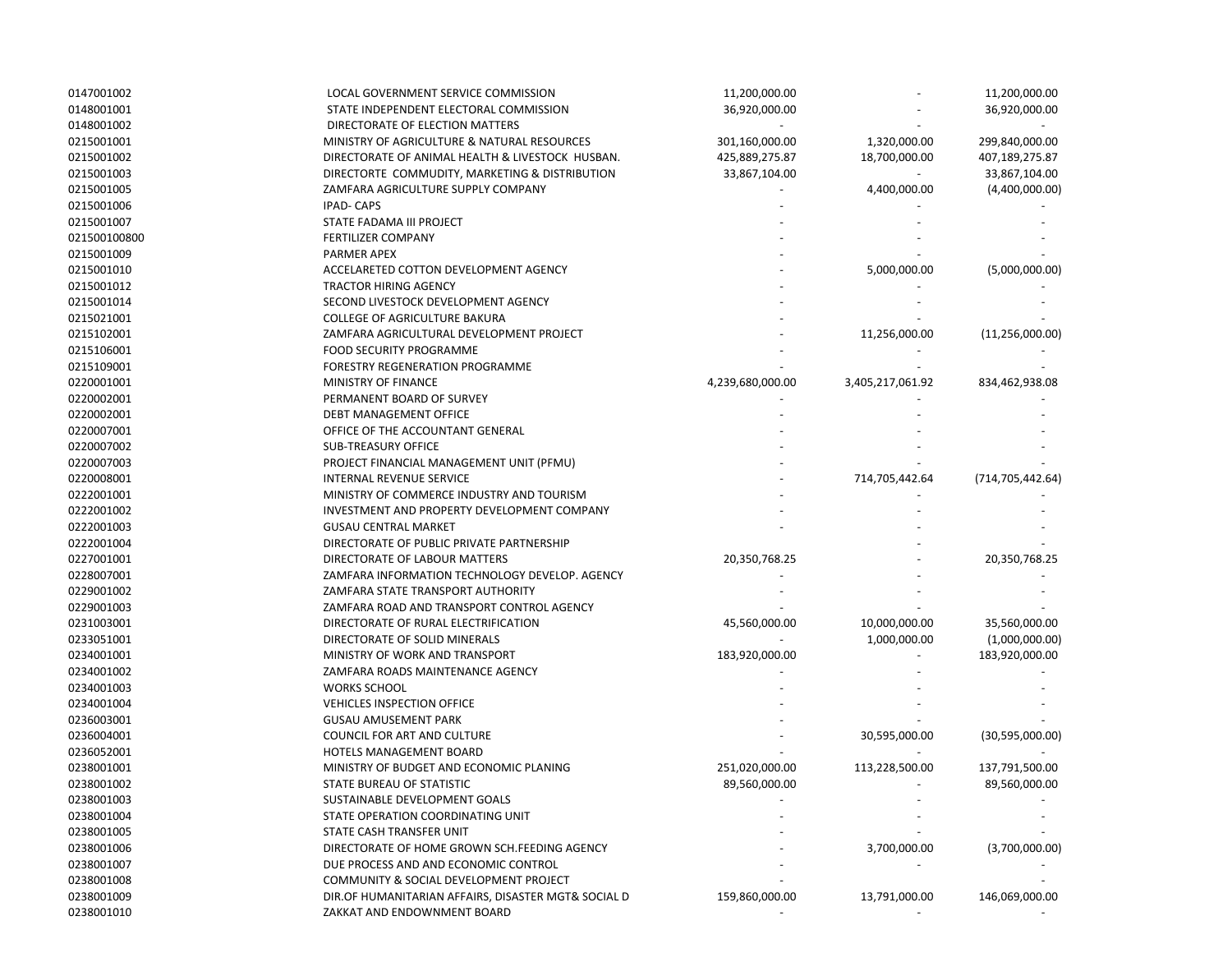| 0238001011 | DIRECTORATE OF STRATEGIC DEVELOPMENT          |                                    |                  |                    |
|------------|-----------------------------------------------|------------------------------------|------------------|--------------------|
| 0252001001 | MINISTRY OF WATER RESOURCES                   | 156,392,000.00                     | 41,392,000.00    | 115,000,000.00     |
| 0252102001 | <b>WATER BOARD</b>                            | 156,392,000.00                     | 137,060,000.00   | 19,332,000.00      |
| 0252103001 | RURAL WATER SANITATION (RUWATSAN) PROJECT     |                                    |                  |                    |
| 0252104001 | DIRECTORATE OF RURAL WATER SUPPLY             | 31,800,000.00                      | 7,400,000.00     | 24,400,000.00      |
| 0253001001 | DIRECTORATE OF HOUSING & TOWN PLANING         |                                    |                  |                    |
| 0253010001 | STATE HOUSING CORPORATION                     | 61,606,377.00                      |                  | 61,606,377.00      |
| 0253055001 | ZAMFARA URBAN & REGIONAL PLANING BOARD        |                                    |                  |                    |
| 0260001001 | DIRECTORATE OF LAND AND SURVEY                | 58,880,000.00                      |                  | 58,880,000.00      |
| 0260001003 | ZAMFARA GEOGRAPHICAL INFORMATION SYSTEM       |                                    | 1,000,000.00     | (1,000,000.00)     |
| 0263001001 | MINISTRY FOR RURAL DEVELOPMENT                | 37,687,374.38                      |                  | 37,687,374.38      |
| 0318011001 | JUDICIAL SERVICE COMMISSION                   | 110,280,000.00                     |                  | 110,280,000.00     |
| 0326001001 | MINISTRY OF JUSTICE                           | 374,449,208.80                     | 123,723,072.00   | 250,726,136.80     |
| 0326001003 | RENT RECOVERY TRIBUNAL                        |                                    | 475,000.00       | (475,000.00)       |
| 0326001004 | REVENUE RECOVERY TRIBUNAL                     |                                    |                  |                    |
| 0326002001 | LAW REFORM COMMISSION                         | 15,000,000.00                      |                  | 15,000,000.00      |
| 0326006001 | COLLEGE OF LEGAL AND ISLAMIC STUDIES          |                                    |                  |                    |
| 0326051001 | HIGH COURT OF JUSTICE                         | 627,145,687.20                     | 79,832,791.00    | 547,312,896.20     |
| 0326053001 | SHARIA COURT OF APPEAL                        | 921,720,000.00                     | 488,394,527.00   | 433,325,473.00     |
| 0513051001 | MINISTRY OF YOUTH EMPOWERMENT& SKILLS ACQ.    | 168,120,000.00                     | 27,190,000.00    | 140,930,000.00     |
| 0514001001 | MINISTRY OF WOMEN & CHILD AFFAIRS             |                                    |                  | 352,270,960.87     |
| 0514002001 | SKILLS ACQ CENTRE & TRAINING                  | 393,818,960.87                     | 41,548,000.00    |                    |
| 0517001001 | MINISTRY OF EDUCATION                         |                                    | 1,787,521,477.50 |                    |
|            | MINISTRY OF SCEINCE & TECH.                   | 1,287,634,800.00<br>219,000,000.00 |                  | (499,886,677.50)   |
| 0517001002 | <b>FEMALE EDUCATION BOARD</b>                 |                                    | 2,770,000.00     | 216,230,000.00     |
| 0517001004 |                                               |                                    | 32,137,840.00    | (32, 137, 840.00)  |
| 0517001005 | ARABIC AND ISLAMIC EDUCATION BOARD            |                                    | 8,508,000.00     | (8,508,000.00)     |
| 0517001010 | SECONDARY SCHOOL FEEDING COMM.                |                                    | 766,828,464.00   | (766, 828, 464.00) |
| 0517001015 | ZAMFARA COLLEGE OF ART & SCEINCE              |                                    |                  |                    |
| 0517001016 | DIRECTORATE OF HIGH EDUCATION                 | 263,500,000.00                     | 10,000,000.00    | 253,500,000.00     |
| 0517003001 | STATE UNVERSAL BASIC EDUCATION                |                                    |                  |                    |
| 0517008001 | <b>STATE LIBRARY BOARD</b>                    |                                    |                  |                    |
| 0517010001 | AGENCY FOR MASS EDUCATION BOARD               |                                    |                  |                    |
| 0517011001 | AGENCY FOR NOMADIC EDUCATION                  |                                    |                  |                    |
| 0517018001 | ABDU GUSAU POLYTECHNIC T/ MAFARA              | 263,500,000.00                     | 3,000,000.00     | 260,500,000.00     |
| 0517054001 | <b>TEACHERS SERVICE BOARD</b>                 |                                    |                  |                    |
| 0517055001 | SCEINCE AND TECHNICAL TEACHERS BOARD          |                                    |                  |                    |
| 0517056001 | STATE SCHOOLARSHIP BOARD                      | 263,500,000.00                     | 211,299,196.00   | 52,200,804.00      |
| 0517057001 | <b>COLLEGE OF EDUCATION MARU</b>              |                                    |                  |                    |
| 0521001001 | MINISTRY OF HEALTH                            | 929,360,000.00                     | 14,340,000.00    | 915,020,000.00     |
| 0521001005 | KIND FAHAD WOMEN & CHILDREN HOSPITAL          |                                    | 4,000,000.00     | (4,000,000.00)     |
| 0521001011 | YARIMAN BAKURA SPECIAL HOSPITAL               |                                    | 132,077,976.00   | (132,077,976.00)   |
| 0521102001 | HOSPITAL SERVICE MANAGEMENT BOARD             | 99,400,000.00                      | 8,852,000.00     | 90,548,000.00      |
| 521104001  | SHCHOOL OF NURSING & MIDWAFERY                |                                    |                  |                    |
| 0521106001 | COLLEGE OF HEALTH SCEINCE & TECHNOLOGY TSAFE  |                                    |                  |                    |
| 0535001001 | MINISTRY OF ENVIRONMENT                       | 99,400,000.00                      | 5,000,000.00     | 94,400,000.00      |
| 0535001003 | DIRECTORATE OF AFFORESTATION                  | 76,700,000.00                      |                  | 76,700,000.00      |
| 0535055001 | ZAMFARA STATE ENVIRONMENTAL SANITATION AGENCY | 536,320,000.00                     | 7,100,000.00     | 529,220,000.00     |
| 0536001001 | <b>HISTORY BURAEU</b>                         |                                    |                  |                    |
| 0539051001 | DIRECTORATE OF SPORT                          |                                    | 3,848,000.00     | (3,848,000.00)     |
| 0551001001 |                                               | 48,960,000.00                      |                  | 48,960,000.00      |
| 0551002001 | DIRECTORATE OF CHIEFTAINCY AFFAIRS            | 107,280,000.00                     |                  | 107,280,000.00     |
| 0215001012 | ZACAREP                                       |                                    | 24,756,000.00    | (24,756,000.00)    |
|            |                                               |                                    |                  |                    |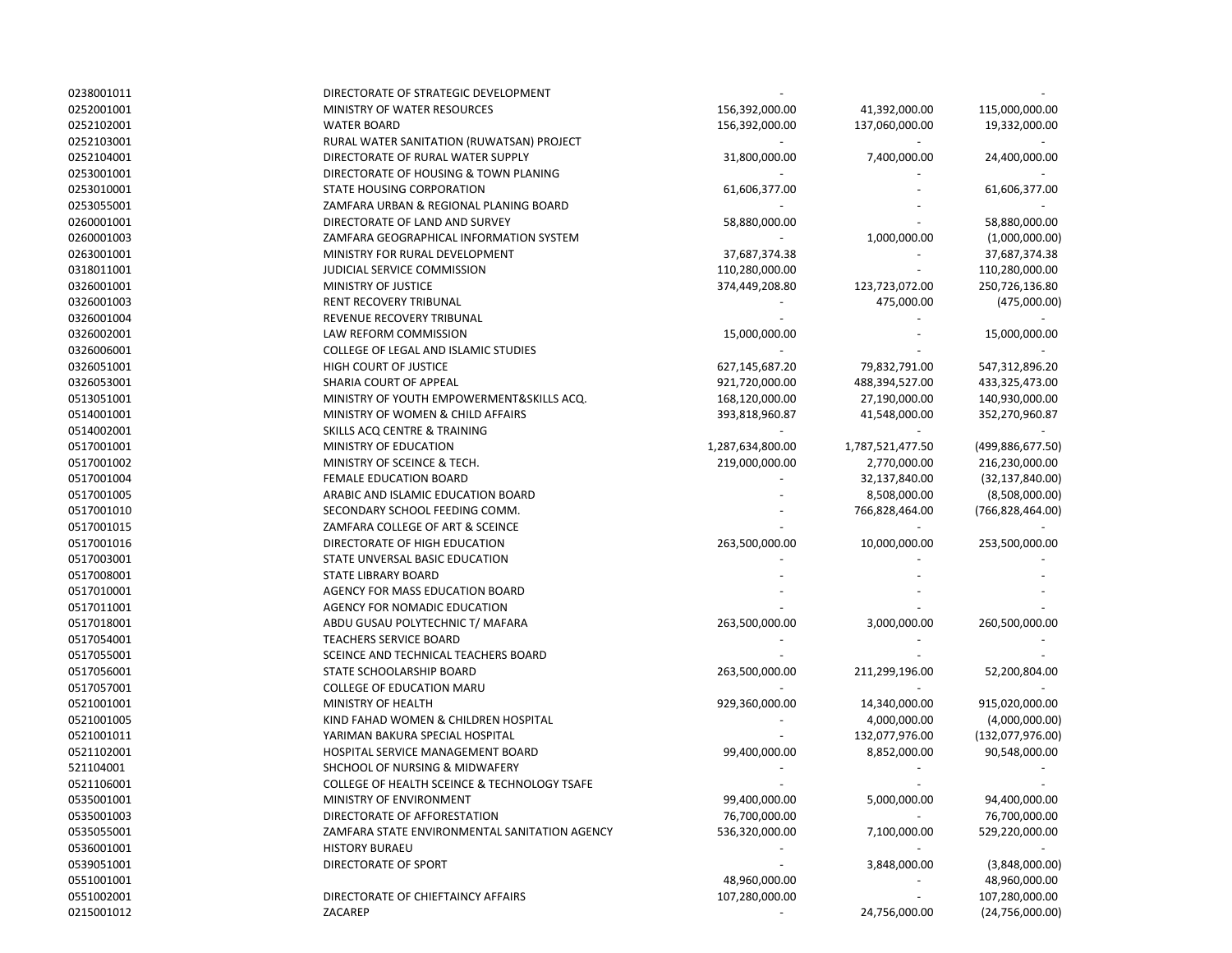| <b>FGPC</b>                                         |                           | 3,000,000.00          | (3,000,000.00)        |                   |
|-----------------------------------------------------|---------------------------|-----------------------|-----------------------|-------------------|
| <b>TOTAL</b>                                        | 28,368,936,451.58         | 18,680,752,297.04     |                       |                   |
| Note 8- Sinking Fund                                | Actual 2020               | Actual 2019           |                       |                   |
|                                                     |                           | (21,923,000.00)       |                       |                   |
|                                                     |                           | (20, 490, 000.00)     |                       |                   |
|                                                     |                           | (20,965,000.00)       |                       |                   |
|                                                     |                           | (23,064,000.00)       |                       |                   |
| <b>Total</b>                                        |                           | (86, 442, 000.00)     |                       |                   |
| <b>Note 9- Retention Money</b>                      | Actual 2020               | Actual 2019           |                       |                   |
| Amount Paid                                         |                           | (58, 101, 746.71)     |                       |                   |
| Total                                               | $\overline{\phantom{a}}$  | (58, 101, 746.71)     |                       |                   |
| Note 10- Bank Charges                               | Actual 2020               | Actual 2019           |                       |                   |
| Zenith Bank                                         | (67, 962.78)              | (7,917,744.99)        |                       |                   |
| <b>Fedility Bank</b>                                | (196, 767.79)             | (181, 178.05)         |                       |                   |
| Heritage Bank                                       | (297, 614.28)             | (12, 147.00)          |                       |                   |
| UBA (FAAC)                                          | (31, 717, 802.21)         | (95, 862.34)          |                       |                   |
| Access Bank                                         |                           | (3,903.51)            |                       |                   |
| Zenith Bank AG                                      |                           | (2,543.40)            |                       |                   |
| <b>UBA Ags ACCOUNT</b>                              | (1,017,475.38)            |                       |                       |                   |
| ZB (Zamfara state investment Account)               | (215.63)                  |                       |                       |                   |
| UBA (Zamfara state Investment Account)              | (350.50)                  |                       |                       |                   |
| Total                                               | (33, 298, 188.57)         | (8, 213, 379.29)      |                       |                   |
| <b>Capitatal Expenditure By main Functions</b>      | <b>Actual Expenditure</b> | <b>Approve Budget</b> | <b>Revised Budget</b> | Variance          |
| <b>Note 11 - General Public Services</b>            | 2020                      | 2020                  | 2020                  | 2020              |
| <b>Executive and Legislative Organs</b>             | 2,013,355,731.04          | 3,700,000,000.00      | 3,700,000,000.00      | 1,686,644,268.96  |
| <b>Financial and Fiscal Affairs</b>                 |                           | 4,500,000,000.00      | 4,500,000,000.00      | 4,500,000,000.00  |
| Economic Aid to Developing Countries and Transition |                           | 4,300,000,000.00      | 4,300,000,000.00      | 4,300,000,000.00  |
| Economic Aid routed through International Organs.   |                           | 3,315,000,000.00      | 3,315,000,000.00      | 3,315,000,000.00  |
| <b>General Personnel Services</b>                   | 944,971,717.05            | 3,200,000,000.00      | 3,200,000,000.00      | 2,255,028,282.95  |
| <b>Other General Services</b>                       | 4,470,172,616.09          | 5,612,000,000.00      | 5,612,000,000.00      | 1,141,827,383.91  |
| General Public Services Not Elsewhere Classified    | 967,820,000.00            | 3,600,000,000.00      | 3,600,000,000.00      | 2,632,180,000.00  |
| Total                                               | 8,396,320,064.18          | 28,227,000,000.00     | 28,227,000,000.00     | 19,830,679,935.82 |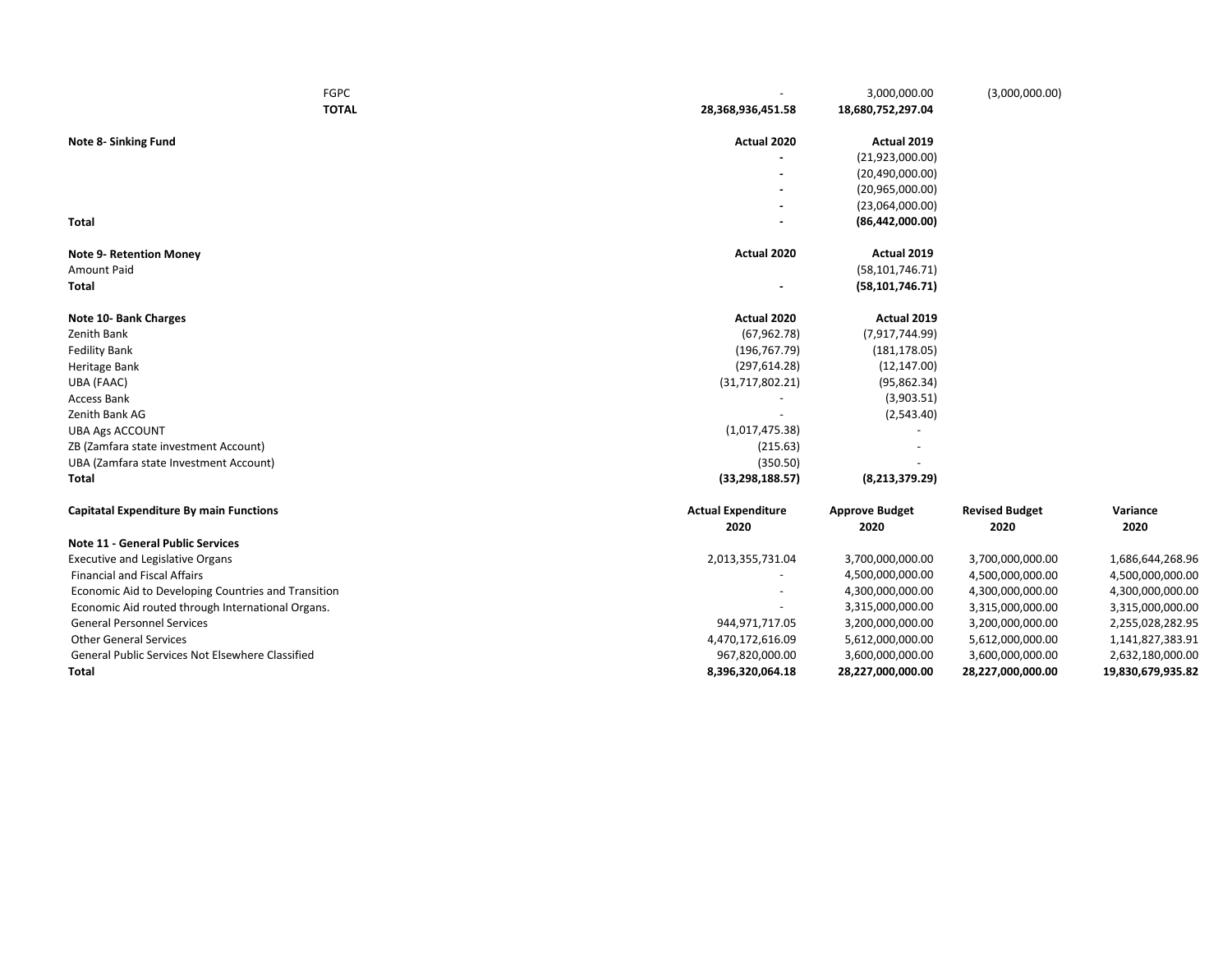## **Note 12 - Economic Affairs**

------------------------------------------------

| <b>General Economic and Commercial Affairs</b>  |                   |                   |                   |                              |
|-------------------------------------------------|-------------------|-------------------|-------------------|------------------------------|
| Agriculture                                     | 395,992,439.28    | 4,700,000,000.00  | 4,700,000,000.00  | 4,304,007,560.72             |
| Electricity                                     | 808,573,565.54    | 850,000,000.00    | 850,000,000.00    | 41,426,434.46                |
| <b>Building Construction</b>                    | 13,853,140,887.90 | 16,370,000,000.00 | 16,370,000,000.00 | 2,516,859,112.10             |
| <b>Road Constructions</b>                       | 3,500,900,109.01  | 5,000,000,000.00  | 5,000,000,000.00  | 1,499,099,890.99             |
| Railway Transport                               |                   |                   |                   |                              |
| Communication                                   | 658,302,313.68    | 620,000,000.00    | 620,000,000.00    | (38, 302, 313.68)<br>#VALUE! |
| R & D Agriculture Forestry Fishing and Hunting  | 6,000,000.00      | 500,000,000.00    | 500,000,000.00    | 494,000,000.00               |
| R & D Other Industries                          | 281,200,000.00    | 445,000,000.00    | 445,000,000.00    | 163,800,000.00               |
| Total                                           | 19,504,109,315.41 | 28,485,000,000.00 | 28,485,000,000.00 | #VALUE!                      |
| <b>Note 13 - Environmental Protection</b>       |                   |                   |                   |                              |
| <b>Waste Management</b>                         |                   | 1,100,000,000.00  | 1,100,000,000.00  |                              |
| Waste Water Management                          | 591,508,282.95    | 2,200,000,000.00  | 2,200,000,000.00  |                              |
| <b>Pollution Abatement</b>                      | 27,478,045.00     |                   |                   | (27, 478, 045.00)            |
| <b>Environmental Protection</b>                 | 49,703,045.00     | 246,000,000.00    | 246,000,000.00    | 196,296,955.00               |
| Total                                           | 668,689,372.95    | 3,546,000,000.00  | 3,546,000,000.00  | 168,818,910.00               |
| <b>Note 14- Housing and Community Amenities</b> |                   |                   |                   |                              |
| <b>Housing Development</b>                      | 3,473,006,373.68  | 2,350,000,000.00  | 2,350,000,000.00  | (1, 123, 006, 373.68)        |
| <b>Community Development</b>                    | 81,691,602.23     | 200,000,000.00    | 200,000,000.00    | 118,308,397.77               |
| <b>Water Supply</b>                             | 233,958,478.40    | 4,145,000,000.00  | 4,145,000,000.00  | 3,911,041,521.60             |
| Housing and Community Amenities N.E.C.          | 6,539,067,012.36  | 8,219,000,000.00  | 8,219,000,000.00  |                              |
| Total                                           | 10,327,723,466.67 | 14,914,000,000.00 | 14,914,000,000.00 | 2,906,343,545.69             |
| Note 15 - Health                                |                   |                   |                   |                              |
| <b>General Medical Services</b>                 | 41,050,000.00     | 4,100,000,000.00  | 4,100,000,000.00  | 4,141,050,000.00             |
| <b>Paramedical Services</b>                     | $\sim$            | 400,000,000.00    | 400,000,000.00    | 400,000,000.00               |
| <b>General Hospital Services</b>                | 386,550,000.00    | 3,600,000,000.00  | 3,600,000,000.00  | 3,986,550,000.00             |
| <b>Public Health Services</b>                   | 4,000,000.00      | 2,000,000,000.00  | 2,000,000,000.00  | 2,004,000,000.00             |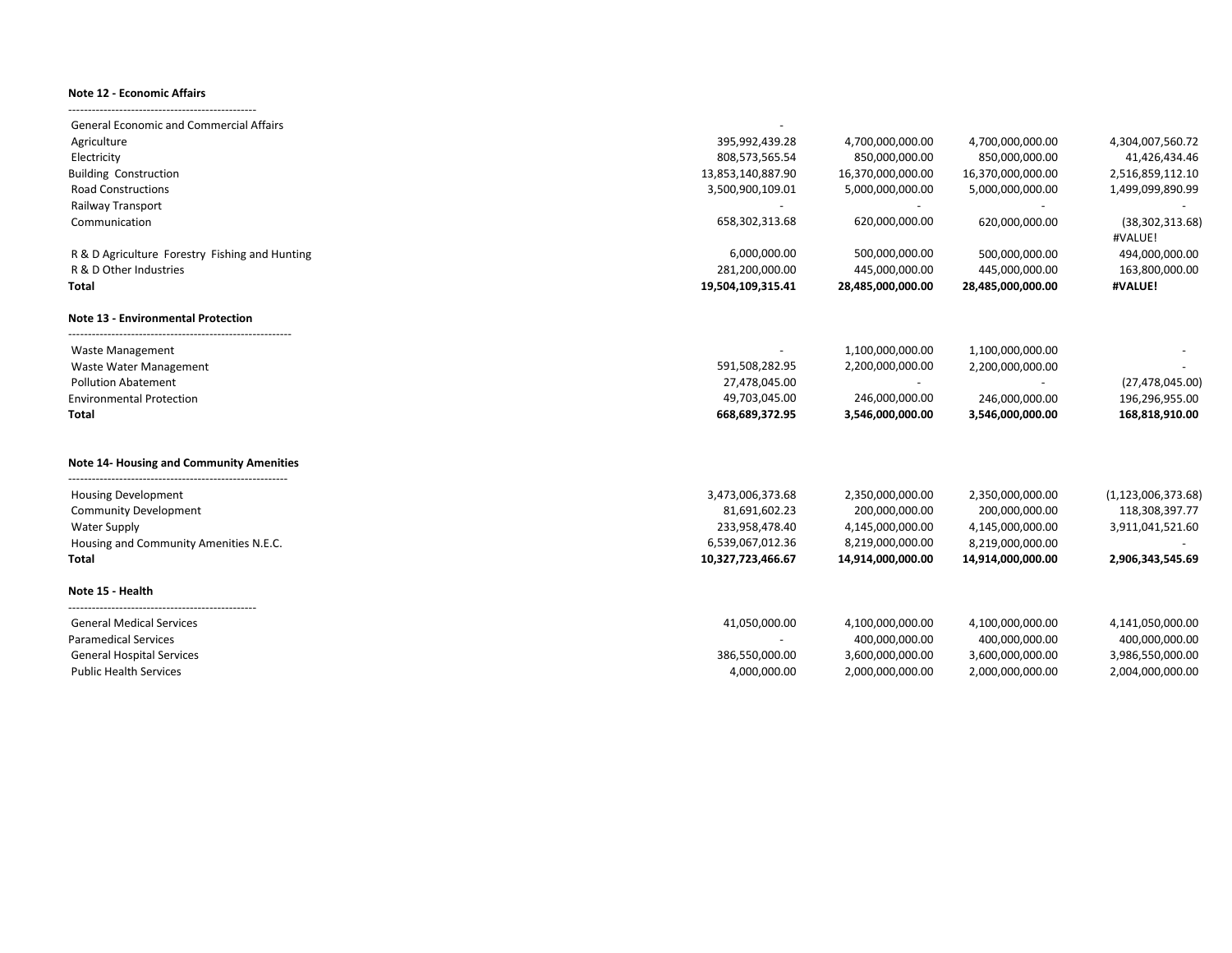| Total                                      | 431,600,000.00           | 10,100,000,000.00  | 10,100,000,000.00 | 10,531,600,000.00 |
|--------------------------------------------|--------------------------|--------------------|-------------------|-------------------|
| Note 15a - Health                          |                          |                    |                   |                   |
| Covid-19 Expenditure                       | 592,176,770.09           | 2,850,000,000.00   | 2,850,000,000.00  | 2,257,823,229.91  |
| Note 15b Recreation Culture and Religion   |                          |                    |                   |                   |
| Rehabilitation of Gusau Motel              | 849,882,255.00           | 850,000,000.00     |                   | 117,745.00        |
| Equiping firm section, purchase of camaras | 91,040,000.00            | 100,000,000.00     |                   | 8,960,000.00      |
| Renovation of zakkat offial offices        | 314,000,000.00           | 320,000,000.00     |                   | 6,000,000.00      |
| fencing of cemeteries state wide           | 97,000,000.00            | 100,000,000.00     |                   | 3,000,000.00      |
| purchase of custume materials for drama    | 19,616,245.00            | 20,000,000.00      |                   | 383,755.00        |
| purchase of public address vans (2no)      | 57,649,243.00            | 60,000,000.00      |                   | 2,350,757.00      |
| procrument of uniforms                     | 47,300,000.00            | 50,000,000.00      |                   | 2,700,000.00      |
| construction of stores at emirate council  | 4,450,000.00             | 5,000,000.00       |                   | 550,000.00        |
| Construction of open air Theathe at Gusau  | 19,062,257.00            | 20,000,000.00      |                   | 937,743.00        |
| <b>Total</b>                               | 1,500,000,000.00         | 1,525,000,000.00   |                   | 25,000,000.00     |
| Note 16a - Education                       |                          |                    |                   |                   |
| <b>Primary Education</b>                   | 26,636,905.82            | 5,400,000,000.00   | 5,400,000,000.00  | 5,373,363,094.18  |
| Lower Secondary Education                  | 26636905.82              | 3,500,000,000.00   | 3,500,000,000.00  | 3,473,363,094.18  |
| Second Stage of Tertiary Education         | 205913839                | 8,500,000,000.00   | 8,500,000,000.00  | 8,294,086,160.97  |
| <b>Education Not Defined by Level</b>      | $\overline{\phantom{a}}$ | 197,000,000.00     | 197,000,000.00    | 197,000,000.00    |
| Subsidiary Services to Education           | 48,246,501.82            | 1,500,000,000.00   | 1,500,000,000.00  | 1,451,753,498.18  |
| Total                                      | 307,434,152.49           | 19,097,000,000.00  | 19,097,000,000.00 | 18,789,565,847.51 |
| <b>GRAND TOTAL</b>                         | 41,728,053,141.79        |                    |                   |                   |
| Note 17 Proceeds From Internal loans       | <b>ACTUAL 2020</b>       | <b>ACTUAL 2019</b> |                   |                   |
| Zenith Bank(counter part)                  |                          | 1,500,000,000.00   |                   |                   |
| Fidelity Bank (counter part)               | 3,000,000,000.00         | 450,000,000.00     |                   |                   |
| Zenith Bank UBE (counter part)             | 1,510,664,674.26         | 1,519,884,078.86   |                   |                   |
| <b>UBA Contract Finance Facility</b>       | 25,452,429,780.20        | 8,566,166,374.65   |                   |                   |
| Total                                      | 29,963,094,454.46        | 12,036,050,453.51  |                   |                   |
| Note 18 - Proceeds from Aids and Grants    | <b>ACTUAL 2020</b>       | <b>ACTUAL 2019</b> |                   |                   |
| College of Education Maru                  |                          | 339,876,060.31     |                   |                   |
| Abdu Gusau Polytechnic                     |                          | 287,480,840.41     |                   |                   |
| School of Health Technology Tsafe          |                          |                    |                   |                   |
| School of Nursing And Midwifery            |                          |                    |                   |                   |
| Fiscal Transfarency - SFTAS                | 1,900,000,000.00         |                    |                   |                   |
| Covid -19 Support Funds (September)        | 1,000,000,000.00         |                    |                   |                   |
| <b>TOTAL:</b>                              | 2,900,000,000.00         | 627,356,900.72     |                   |                   |
| Note 19 - Loans Repayment - External       | <b>ACTUAL 2020</b>       | ACTUAL 2019        |                   |                   |
| January                                    | 28,430,222.68            | 20,300,625.15      |                   |                   |
| February                                   | 28,430,222.68            | 20,300,625.15      |                   |                   |
| March                                      | 28,430,222.68            | 20,300,625.15      |                   |                   |
| April                                      | 28,430,222.68            | 20,300,625.15      |                   |                   |
| May                                        | 28,430,222.68            | 20,300,625.15      |                   |                   |
| <b>JUNE</b>                                | 28,430,222.68            | 20,300,625.15      |                   |                   |
| JULY                                       | 32,526,413.39            | 20,300,625.15      |                   |                   |
| <b>AUGUST</b>                              | 32,526,413.39            | 20,300,625.15      |                   |                   |